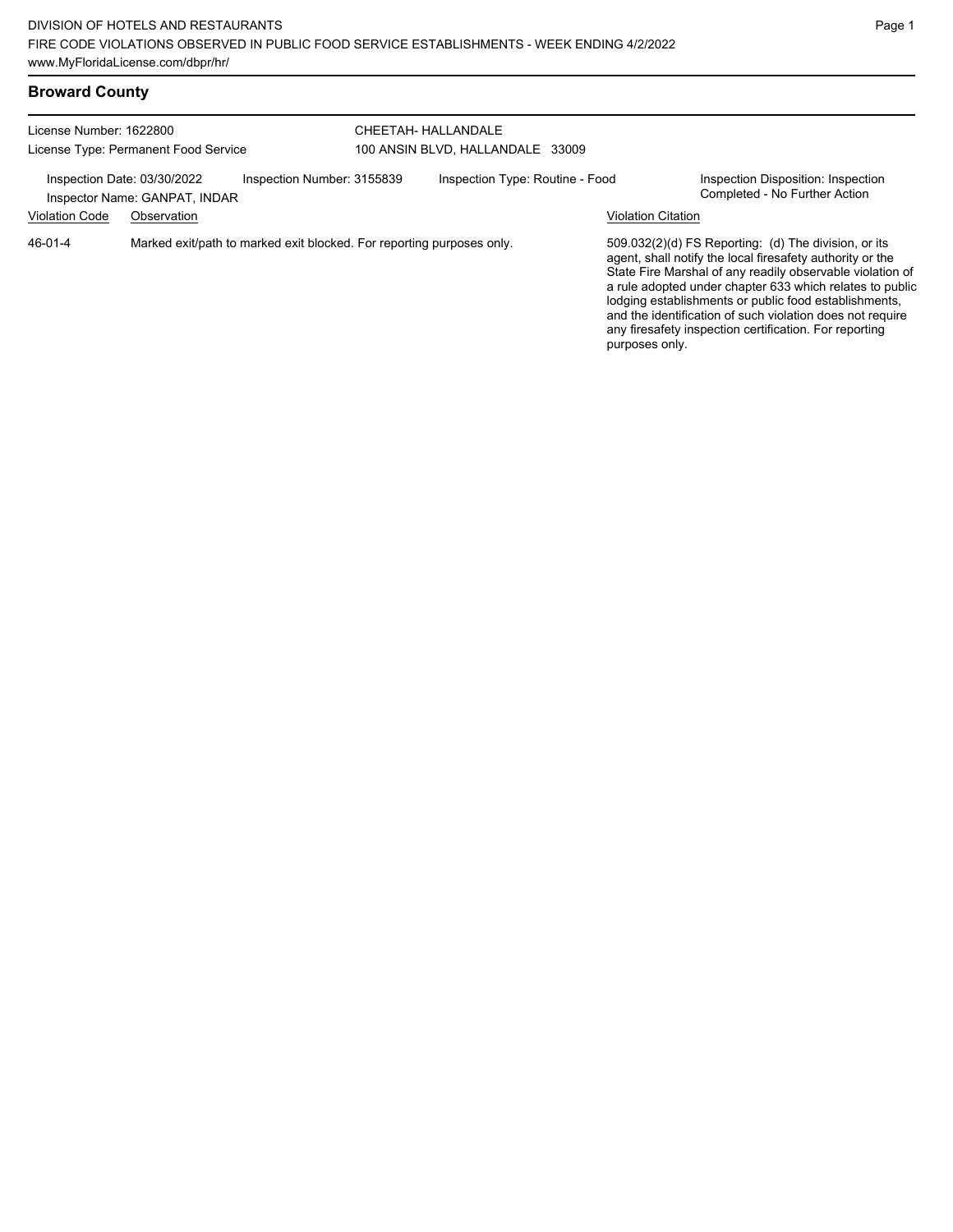### **Dade County**

| License Number: 2324716 |                                                                                                                                                                                                                                                                                                                                                       | <b>HAPPY HOUSE</b>         |                                             |                           |                                                                                                                                                                                                                                                                                                                                                                                                                            |
|-------------------------|-------------------------------------------------------------------------------------------------------------------------------------------------------------------------------------------------------------------------------------------------------------------------------------------------------------------------------------------------------|----------------------------|---------------------------------------------|---------------------------|----------------------------------------------------------------------------------------------------------------------------------------------------------------------------------------------------------------------------------------------------------------------------------------------------------------------------------------------------------------------------------------------------------------------------|
|                         | License Type: Permanent Food Service                                                                                                                                                                                                                                                                                                                  |                            | 28708 S DIXIE HWY, HOMESTEAD 33030          |                           |                                                                                                                                                                                                                                                                                                                                                                                                                            |
|                         | Inspection Date: 03/28/2022<br>Inspector Name: LEIDECKER, EDILMA                                                                                                                                                                                                                                                                                      | Inspection Number: 3161197 | Inspection Type: Routine - Food             |                           | Inspection Disposition: Inspection<br>Completed - No Further Action                                                                                                                                                                                                                                                                                                                                                        |
| <b>Violation Code</b>   | Observation                                                                                                                                                                                                                                                                                                                                           |                            |                                             | <b>Violation Citation</b> |                                                                                                                                                                                                                                                                                                                                                                                                                            |
| 48-03-4                 | Fuel-burning, wick-type, unvented space heater in use inside an enclosed building<br>or patio area. For reporting purposes only. Observed a propane gas tank<br>connected and in use to a LoCo Cooker 1-burner at kitchen area next to smoker.<br>Operator turn off the cooker, disconnect the propane gas tank and removed from<br>the kitchen area. |                            |                                             | purposes only.            | $509.211(2)(a)$ FS Reporting: (2) (a) It is unlawful for any<br>person to use within any public lodging establishment or<br>public food service establishment any fuel-burning<br>wick-type equipment for space heating unless such<br>equipment is vented so as to prevent the accumulation<br>of toxic or injurious gases or liquids. For reporting                                                                      |
| 48-04-4                 | Propane tank (larger than 2.7 lb. water capacity/1 lb. gas capacity) located inside<br>of the building. For reporting purposes only. Observed a propane tank inside of<br>establishment.<br>**Corrective Action Taken** ** Repeat Violation**                                                                                                         |                            |                                             | purposes only.            | 509.032(2)(d) FS Reporting: (d) The division, or its<br>agent, shall notify the local firesafety authority or the<br>State Fire Marshal of any readily observable violation of<br>a rule adopted under chapter 633 which relates to public<br>lodging establishments or public food establishments,<br>and the identification of such violation does not require<br>any firesafety inspection certification. For reporting |
| License Number: 2336405 |                                                                                                                                                                                                                                                                                                                                                       |                            | CORAL CAY - BK-24150                        |                           |                                                                                                                                                                                                                                                                                                                                                                                                                            |
|                         | License Type: Permanent Food Service                                                                                                                                                                                                                                                                                                                  |                            | 3600 NW 199 ST, UNIT A, MIAMI GARDENS 33056 |                           |                                                                                                                                                                                                                                                                                                                                                                                                                            |
|                         | Inspection Date: 03/31/2022<br>Inspector Name: STUBBS, CHRISTINE                                                                                                                                                                                                                                                                                      | Inspection Number: 3185120 | Inspection Type: Routine - Food             |                           | Inspection Disposition: Inspection<br>Completed - No Further Action                                                                                                                                                                                                                                                                                                                                                        |
| <b>Violation Code</b>   | Observation                                                                                                                                                                                                                                                                                                                                           |                            |                                             | <b>Violation Citation</b> |                                                                                                                                                                                                                                                                                                                                                                                                                            |
| 46-01-4                 | Marked exit/path to marked exit blocked. For reporting purposes only. Observed 2<br>garbage bins filled with boxes blocking door marked exit. ** Repeat Violation**                                                                                                                                                                                   |                            |                                             | purposes only.            | 509.032(2)(d) FS Reporting: (d) The division, or its<br>agent, shall notify the local firesafety authority or the<br>State Fire Marshal of any readily observable violation of<br>a rule adopted under chapter 633 which relates to public<br>lodging establishments or public food establishments,<br>and the identification of such violation does not require<br>any firesafety inspection certification. For reporting |
| License Number: 2334305 |                                                                                                                                                                                                                                                                                                                                                       | DUNKIN DONUTS 07           |                                             |                           |                                                                                                                                                                                                                                                                                                                                                                                                                            |
|                         | License Type: Permanent Food Service                                                                                                                                                                                                                                                                                                                  |                            | 12561 BISCAYNE BLVD, MIAMI 33181            |                           |                                                                                                                                                                                                                                                                                                                                                                                                                            |
|                         | Inspection Date: 04/01/2022<br>Inspector Name: SUAREZ, LEOPOLDO                                                                                                                                                                                                                                                                                       | Inspection Number: 3185200 | Inspection Type: Complaint Full             |                           | Inspection Disposition: Warning<br>Issued                                                                                                                                                                                                                                                                                                                                                                                  |
| <b>Violation Code</b>   | Observation                                                                                                                                                                                                                                                                                                                                           |                            |                                             | <b>Violation Citation</b> |                                                                                                                                                                                                                                                                                                                                                                                                                            |
| 45-02-4                 | Portable fire extinguisher gauge in red zone. For reporting purposes only. Fire<br>extinguisher in kitchen area.                                                                                                                                                                                                                                      |                            |                                             |                           | 509.032(2)(d) FS Reporting: (d) The division, or its<br>agent, shall notify the local firesafety authority or the<br>State Fire Marshal of any readily observable violation of<br>a rule adopted under chapter 633 which relates to public<br>lodging establishments or public food establishments,<br>and the identification of such violation does not require<br>any firesafety inspection certification. For reporting |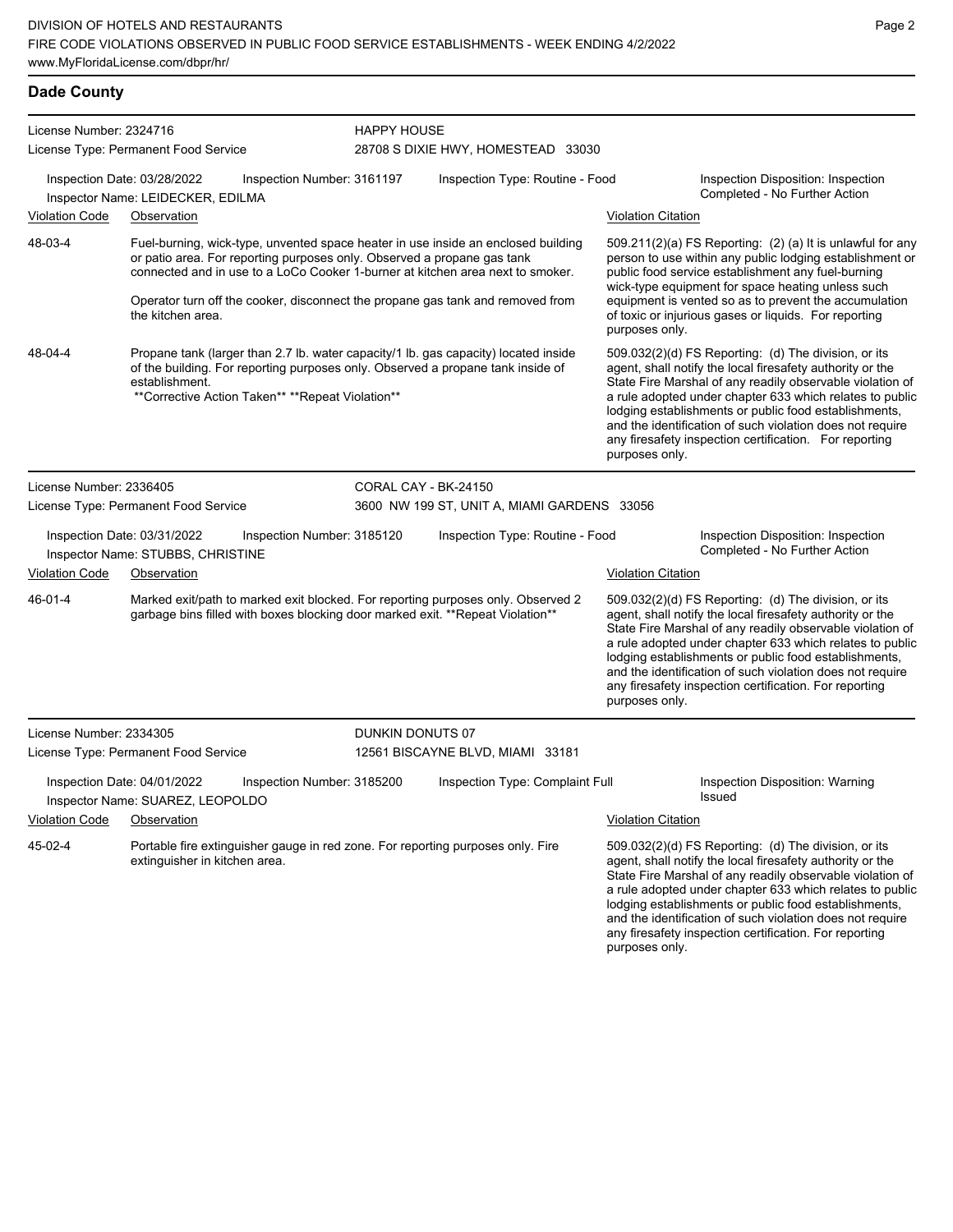| <b>Duval County</b> |  |
|---------------------|--|
|---------------------|--|

| License Number: 2609060                              | License Type: Permanent Food Service                                                        | <b>KRYSTAL</b><br>2023 N MAIN ST, JACKSONVILLE 32206 |                                 |                           |                                                                                                                                                                                                                                                                                                                                                                                                                            |
|------------------------------------------------------|---------------------------------------------------------------------------------------------|------------------------------------------------------|---------------------------------|---------------------------|----------------------------------------------------------------------------------------------------------------------------------------------------------------------------------------------------------------------------------------------------------------------------------------------------------------------------------------------------------------------------------------------------------------------------|
| Inspection Date: 03/30/2022<br><b>Violation Code</b> | Inspection Number: 3169409<br>Inspector Name: ESPINOSA-BECKERT, ILIANA<br>Observation       |                                                      | Inspection Type: Routine - Food | <b>Violation Citation</b> | Inspection Disposition: Warning<br>Issued                                                                                                                                                                                                                                                                                                                                                                                  |
| 45-02-4                                              | Portable fire extinguisher gauge in red zone. For reporting purposes only. Front<br>counter |                                                      |                                 | purposes only.            | 509.032(2)(d) FS Reporting: (d) The division, or its<br>agent, shall notify the local firesafety authority or the<br>State Fire Marshal of any readily observable violation of<br>a rule adopted under chapter 633 which relates to public<br>lodging establishments or public food establishments,<br>and the identification of such violation does not require<br>any firesafety inspection certification. For reporting |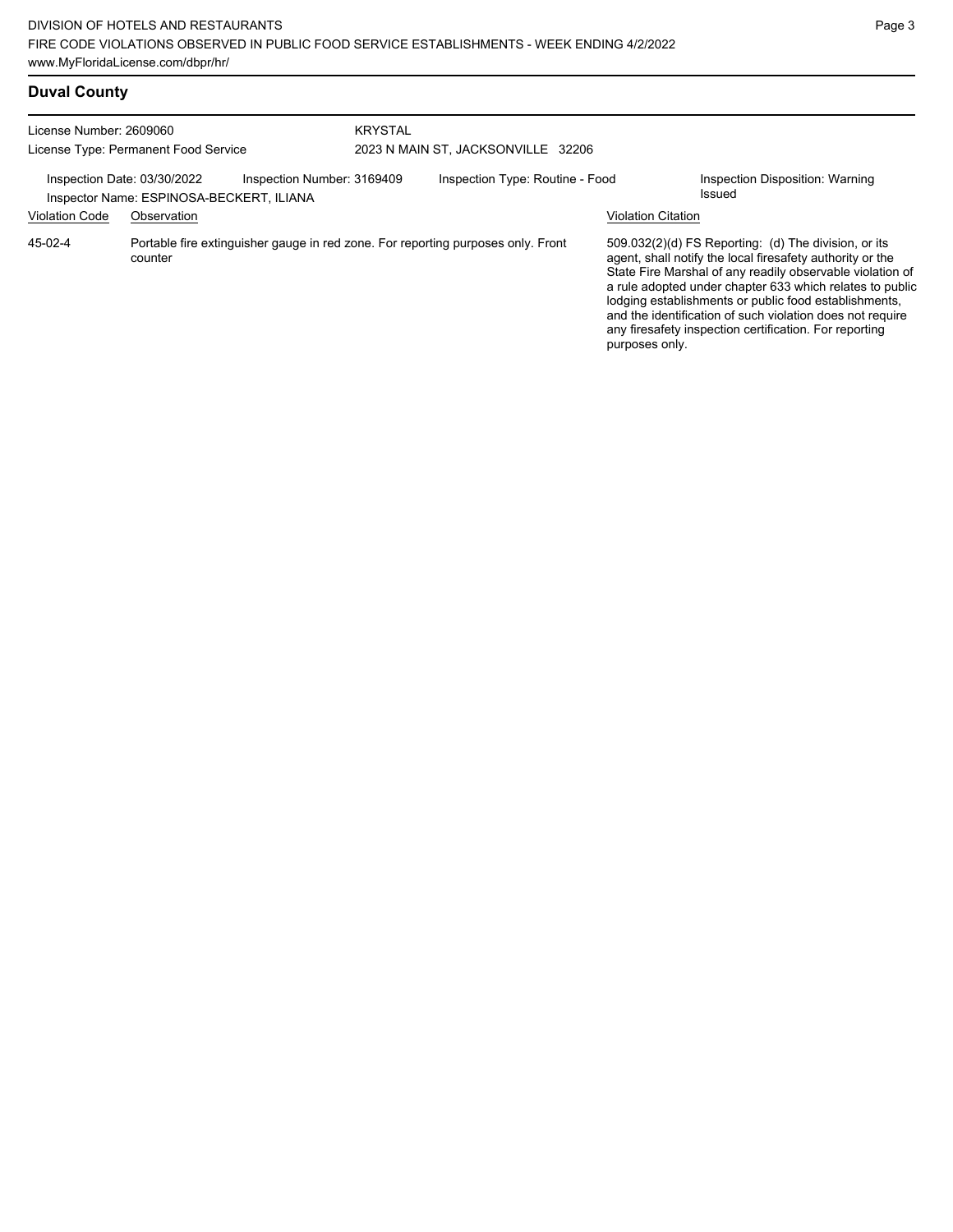#### **Hillsborough County**

| License Number: 3917638<br>License Type: Permanent Food Service                                |                                                                                                                                                 |                            | SARKU JAPAN<br>459 BRANDON TOWN CENTER, WESTFIELD BRANDON, BRANDON 33511 |                                                                                                                                                            |                                                                                                                                                                                                                                                                                                                                                                  |                                                                                                                                                                                                                                                                                                                                                                                                                            |  |
|------------------------------------------------------------------------------------------------|-------------------------------------------------------------------------------------------------------------------------------------------------|----------------------------|--------------------------------------------------------------------------|------------------------------------------------------------------------------------------------------------------------------------------------------------|------------------------------------------------------------------------------------------------------------------------------------------------------------------------------------------------------------------------------------------------------------------------------------------------------------------------------------------------------------------|----------------------------------------------------------------------------------------------------------------------------------------------------------------------------------------------------------------------------------------------------------------------------------------------------------------------------------------------------------------------------------------------------------------------------|--|
| Inspection Date: 03/28/2022<br>Inspection Number: 3169938<br>Inspector Name: MOULDER, BRITTANY |                                                                                                                                                 |                            | Inspection Type: Routine - Food                                          |                                                                                                                                                            | Inspection Disposition: Warning<br>Issued                                                                                                                                                                                                                                                                                                                        |                                                                                                                                                                                                                                                                                                                                                                                                                            |  |
| <b>Violation Code</b>                                                                          | Observation                                                                                                                                     |                            |                                                                          |                                                                                                                                                            | <b>Violation Citation</b>                                                                                                                                                                                                                                                                                                                                        |                                                                                                                                                                                                                                                                                                                                                                                                                            |  |
| 45-04-4                                                                                        | **Repeat Violation**                                                                                                                            |                            |                                                                          | Use of cooking equipment producing grease laden vapors/smoke with no hood<br>suppression system installed. Notified Fire AHJ. For reporting purposes only. | purposes only.                                                                                                                                                                                                                                                                                                                                                   | 509.032(2)(d) FS Reporting: (d) The division, or its<br>agent, shall notify the local firesafety authority or the<br>State Fire Marshal of any readily observable violation of<br>a rule adopted under chapter 633 which relates to public<br>lodging establishments or public food establishments,<br>and the identification of such violation does not require<br>any firesafety inspection certification. For reporting |  |
| License Number: 3918004                                                                        |                                                                                                                                                 |                            | <b>GOFRUIT</b>                                                           |                                                                                                                                                            |                                                                                                                                                                                                                                                                                                                                                                  |                                                                                                                                                                                                                                                                                                                                                                                                                            |  |
|                                                                                                | License Type: Permanent Food Service                                                                                                            |                            |                                                                          | 2223 N WEST SHORE BLVD K202, TAMPA 33607                                                                                                                   |                                                                                                                                                                                                                                                                                                                                                                  |                                                                                                                                                                                                                                                                                                                                                                                                                            |  |
|                                                                                                | Inspection Date: 03/31/2022<br>Inspector Name: CANNELLA, MARK                                                                                   | Inspection Number: 3171404 |                                                                          | Inspection Type: Routine - Food                                                                                                                            |                                                                                                                                                                                                                                                                                                                                                                  | Inspection Disposition: Warning<br>Issued                                                                                                                                                                                                                                                                                                                                                                                  |  |
| <b>Violation Code</b>                                                                          | Observation                                                                                                                                     |                            |                                                                          |                                                                                                                                                            | <b>Violation Citation</b>                                                                                                                                                                                                                                                                                                                                        |                                                                                                                                                                                                                                                                                                                                                                                                                            |  |
| 45-05-4                                                                                        | Portable fire extinguisher missing from its designated location. For reporting<br>purposes only. Fire extinguisher stored on the floor by door. |                            |                                                                          |                                                                                                                                                            | 509.032(2)(d) FS Reporting: (d) The division, or its<br>agent, shall notify the local firesafety authority or the<br>State Fire Marshal of any readily observable violation of<br>a rule adopted under chapter 633 which relates to public<br>lodging establishments or public food establishments,<br>and the identification of such violation does not require |                                                                                                                                                                                                                                                                                                                                                                                                                            |  |

any firesafety inspection certification. For reporting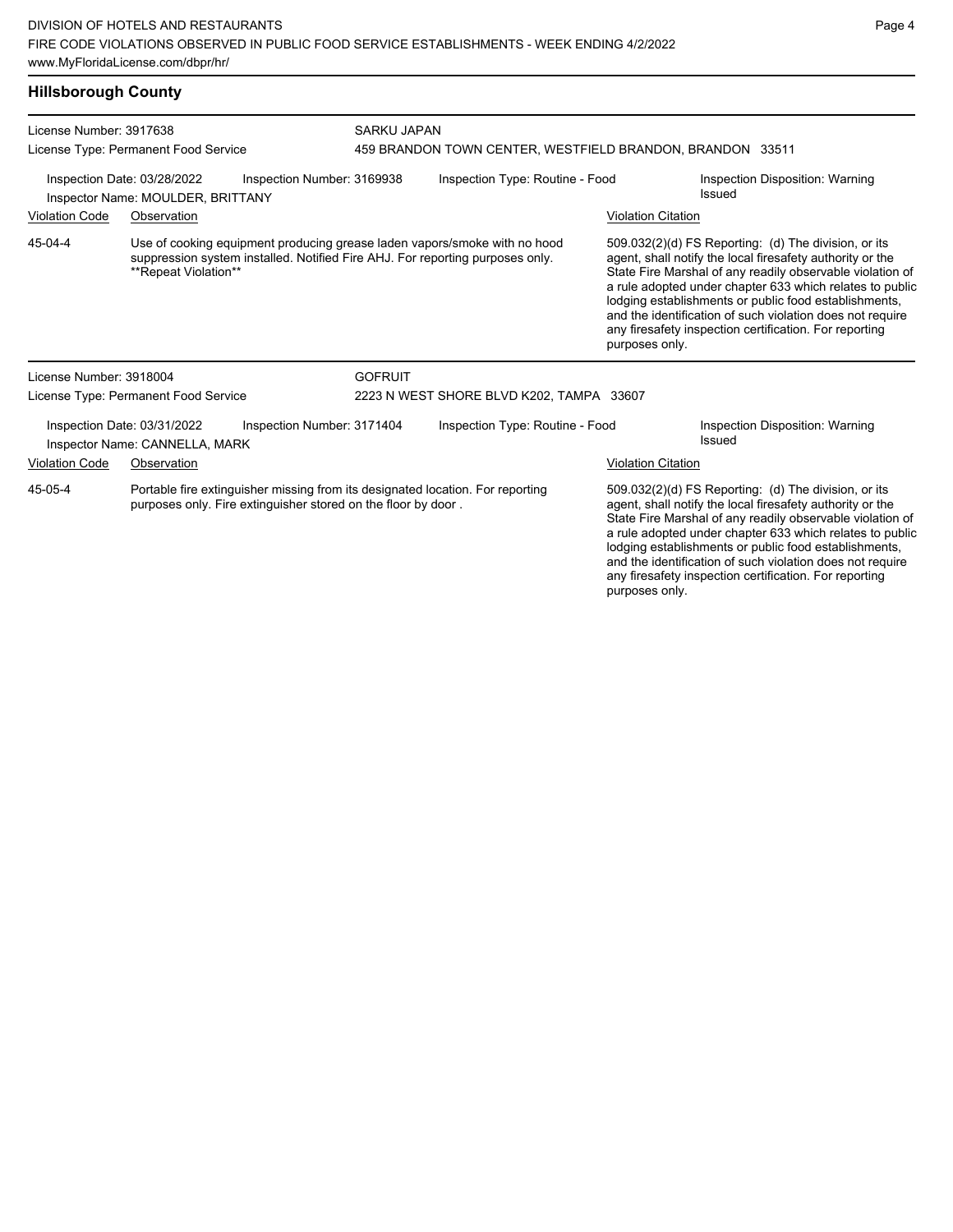| <b>Indian River County</b>                                |                                                                                              |                                                                                                                                                                           |                           |                                                                                                                                                                                                                                                                                                                                                                                                                            |  |
|-----------------------------------------------------------|----------------------------------------------------------------------------------------------|---------------------------------------------------------------------------------------------------------------------------------------------------------------------------|---------------------------|----------------------------------------------------------------------------------------------------------------------------------------------------------------------------------------------------------------------------------------------------------------------------------------------------------------------------------------------------------------------------------------------------------------------------|--|
| License Number: 4105310                                   | License Type: Permanent Food Service                                                         | <b>EL SAUSSIE</b><br>4211 20 ST, VERO BEACH 32960                                                                                                                         |                           |                                                                                                                                                                                                                                                                                                                                                                                                                            |  |
|                                                           | Inspection Date: 03/28/2022<br>Inspection Number: 3183207<br>Inspector Name: HARROD, JESSICA | Inspection Type: Food-Licensing Inspection                                                                                                                                |                           | Inspection Disposition: Inspection<br>Completed - No Further Action                                                                                                                                                                                                                                                                                                                                                        |  |
| <b>Violation Code</b>                                     | Observation                                                                                  |                                                                                                                                                                           | <b>Violation Citation</b> |                                                                                                                                                                                                                                                                                                                                                                                                                            |  |
| 48-04-4                                                   | moved them to outside fenced area **Corrected On-Site**                                      | Propane tank (larger than 2.7 lb. water capacity/1 lb. gas capacity) located inside<br>of the building. For reporting purposes only. 2 propane tanks in building. Manager | purposes only.            | 509.032(2)(d) FS Reporting: (d) The division, or its<br>agent, shall notify the local firesafety authority or the<br>State Fire Marshal of any readily observable violation of<br>a rule adopted under chapter 633 which relates to public<br>lodging establishments or public food establishments,<br>and the identification of such violation does not require<br>any firesafety inspection certification. For reporting |  |
| License Number: 4105383                                   |                                                                                              | <b>RED WOK LLC</b>                                                                                                                                                        |                           |                                                                                                                                                                                                                                                                                                                                                                                                                            |  |
|                                                           | License Type: Permanent Food Service                                                         | 737 22 ST, VERO BEACH 32960                                                                                                                                               |                           |                                                                                                                                                                                                                                                                                                                                                                                                                            |  |
|                                                           | Inspection Date: 03/30/2022<br>Inspection Number: 3184373<br>Inspector Name: HARROD, JESSICA | Inspection Type: Food-Licensing Inspection                                                                                                                                |                           | Inspection Disposition: Inspection<br>Completed - No Further Action                                                                                                                                                                                                                                                                                                                                                        |  |
| <b>Violation Code</b>                                     | Observation                                                                                  |                                                                                                                                                                           | <b>Violation Citation</b> |                                                                                                                                                                                                                                                                                                                                                                                                                            |  |
| 48-04-4<br>stove. Manager removed and placed tank outside |                                                                                              | Propane tank (larger than 2.7 lb. water capacity/1 lb. gas capacity) located inside<br>of the building. For reporting purposes only. On cooks line hooked to a portable   |                           | 509.032(2)(d) FS Reporting: (d) The division, or its<br>agent, shall notify the local firesafety authority or the<br>State Fire Marshal of any readily observable violation of<br>a rule adopted under chapter 633 which relates to public                                                                                                                                                                                 |  |
|                                                           |                                                                                              | Called local fire and left message with Jennifer M. ** Corrective Action Taken**                                                                                          |                           | lodging establishments or public food establishments,<br>and the identification of such violation does not require                                                                                                                                                                                                                                                                                                         |  |

any firesafety inspection certification. For reporting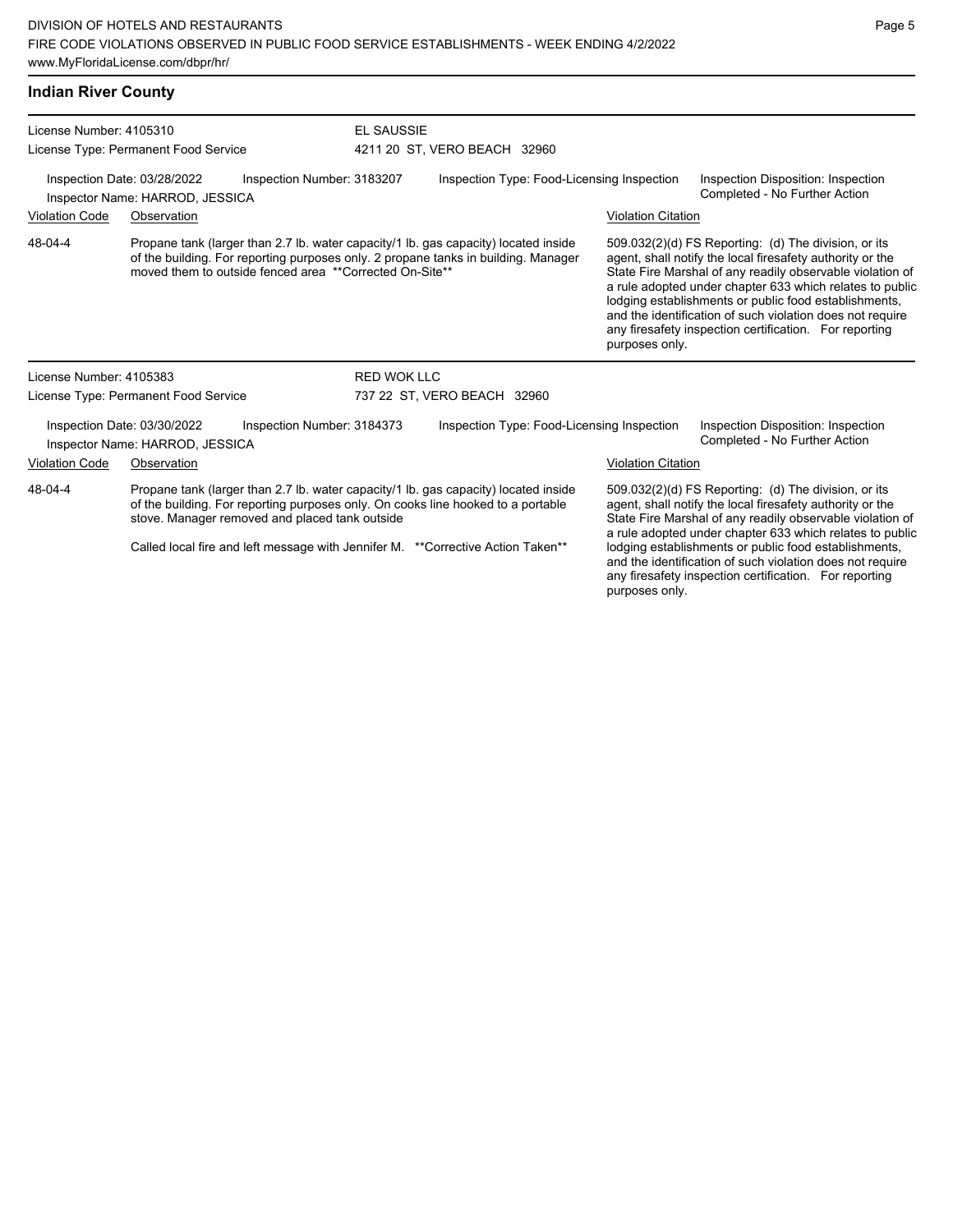and the identification of such violation does not require any firesafety inspection certification. For reporting

purposes only.

# **Lake County**

| License Number: 4508469<br>License Type: Permanent Food Service |                                                                | BELLA NONNA PIZZERIA AND MORE<br>280 SILVERADO ST, TAVARES 32778                                                                                     |  |                                 |                           |                                                                                                                                                                                                                                                                                                     |
|-----------------------------------------------------------------|----------------------------------------------------------------|------------------------------------------------------------------------------------------------------------------------------------------------------|--|---------------------------------|---------------------------|-----------------------------------------------------------------------------------------------------------------------------------------------------------------------------------------------------------------------------------------------------------------------------------------------------|
|                                                                 | Inspection Date: 03/30/2022<br>Inspector Name: BROWN, PAULETTE | Inspection Number: 3150391                                                                                                                           |  | Inspection Type: Routine - Food |                           | Inspection Disposition: Inspection<br>Completed - No Further Action                                                                                                                                                                                                                                 |
| <b>Violation Code</b>                                           | Observation                                                    |                                                                                                                                                      |  |                                 | <b>Violation Citation</b> |                                                                                                                                                                                                                                                                                                     |
| 47-03-4                                                         |                                                                | Observed electrical wiring in disrepair. For reporting purposes only.<br>Wire in reach in freezer hang on the interior of freezer in back prep area. |  |                                 |                           | 509.032(2)(d) FS Reporting: (d) The division, or its<br>agent, shall notify the local firesafety authority or the<br>State Fire Marshal of any readily observable violation of<br>a rule adopted under chapter 633 which relates to public<br>lodging establishments or public food establishments, |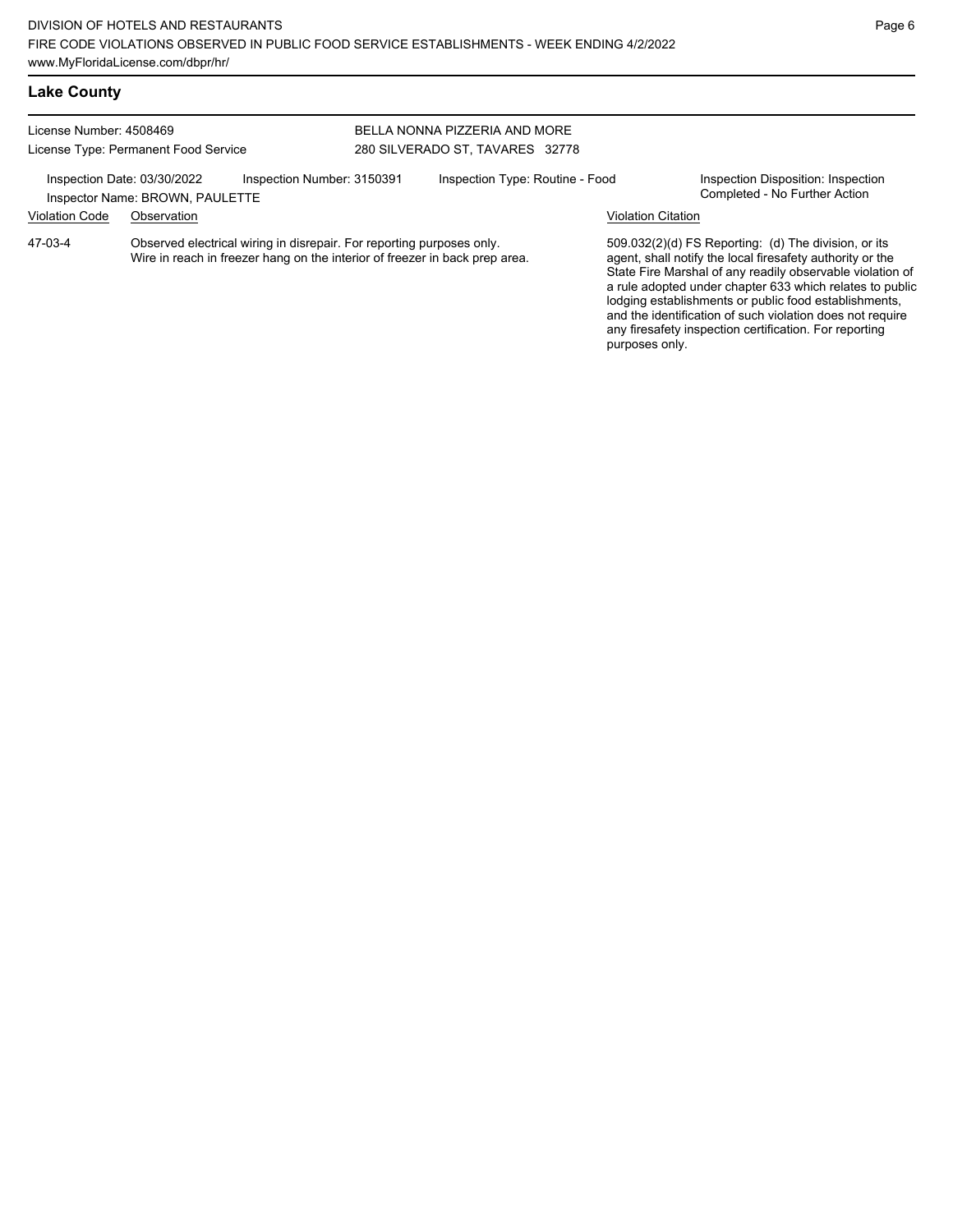| <b>Lee County</b>                                                                                 |                                                              |                                                                             |  |                                                                                                                                                                                |                                                                     |                                                                                                                                                                                                                                                                                                                                                                                                                            |  |  |
|---------------------------------------------------------------------------------------------------|--------------------------------------------------------------|-----------------------------------------------------------------------------|--|--------------------------------------------------------------------------------------------------------------------------------------------------------------------------------|---------------------------------------------------------------------|----------------------------------------------------------------------------------------------------------------------------------------------------------------------------------------------------------------------------------------------------------------------------------------------------------------------------------------------------------------------------------------------------------------------------|--|--|
| License Number: 4605824                                                                           |                                                              |                                                                             |  | POLLO TROPICAL INC                                                                                                                                                             |                                                                     |                                                                                                                                                                                                                                                                                                                                                                                                                            |  |  |
| License Type: Permanent Food Service<br>Inspection Date: 04/01/2022<br>Inspection Number: 3146928 |                                                              | 1652 NE PINE ISLAND RD, CAPE CORAL 33909<br>Inspection Type: Routine - Food |  |                                                                                                                                                                                | Inspection Disposition: Inspection<br>Completed - No Further Action |                                                                                                                                                                                                                                                                                                                                                                                                                            |  |  |
| <b>Violation Code</b>                                                                             | Inspector Name: MOREHEAD, PHILIP<br>Observation              |                                                                             |  |                                                                                                                                                                                | <b>Violation Citation</b>                                           |                                                                                                                                                                                                                                                                                                                                                                                                                            |  |  |
| 46-01-4                                                                                           |                                                              | Marked exit/path to marked exit blocked. For reporting purposes only.       |  |                                                                                                                                                                                | purposes only.                                                      | 509.032(2)(d) FS Reporting: (d) The division, or its<br>agent, shall notify the local firesafety authority or the<br>State Fire Marshal of any readily observable violation of<br>a rule adopted under chapter 633 which relates to public<br>lodging establishments or public food establishments,<br>and the identification of such violation does not require<br>any firesafety inspection certification. For reporting |  |  |
| License Number: 4603837                                                                           |                                                              |                                                                             |  | THE SUMMIT OF FORT MYERS                                                                                                                                                       |                                                                     |                                                                                                                                                                                                                                                                                                                                                                                                                            |  |  |
|                                                                                                   | License Type: Permanent Food Service                         |                                                                             |  | 1499 S BRANDYWINE CIR, FORT MYERS 33919                                                                                                                                        |                                                                     |                                                                                                                                                                                                                                                                                                                                                                                                                            |  |  |
|                                                                                                   | Inspection Date: 03/28/2022<br>Inspector Name: WALTER, KAYLA | Inspection Number: 3111911                                                  |  | Inspection Type: Routine - Food                                                                                                                                                |                                                                     | Inspection Disposition: Inspection<br>Completed - No Further Action                                                                                                                                                                                                                                                                                                                                                        |  |  |
| <b>Violation Code</b>                                                                             | Observation                                                  |                                                                             |  |                                                                                                                                                                                | <b>Violation Citation</b>                                           |                                                                                                                                                                                                                                                                                                                                                                                                                            |  |  |
| 48-01-5                                                                                           |                                                              | For reporting purposes only. Observed old boiler certification expired on   |  | No current insurance inspector boiler report or boiler certificate available for boiler.<br>02-03-2022. Operator printed and posted current certificate. **Corrected On-Site** |                                                                     | 61C-1.004(10) FAC Reporting: (10) Heating and<br>ventilation - The heating and ventilation system shall be<br>kept in good repair or be installed to maintain a<br>minimum of 68 degrees Fahrenheit throughout the                                                                                                                                                                                                         |  |  |

Page 7

building. The insurance inspectors boiler report is required annually for power boilers and high

pressure/high temperature boilers and biannually for low pressure steam or vapor heating boilers and shall be posted in the boiler room. For reporting purposes only.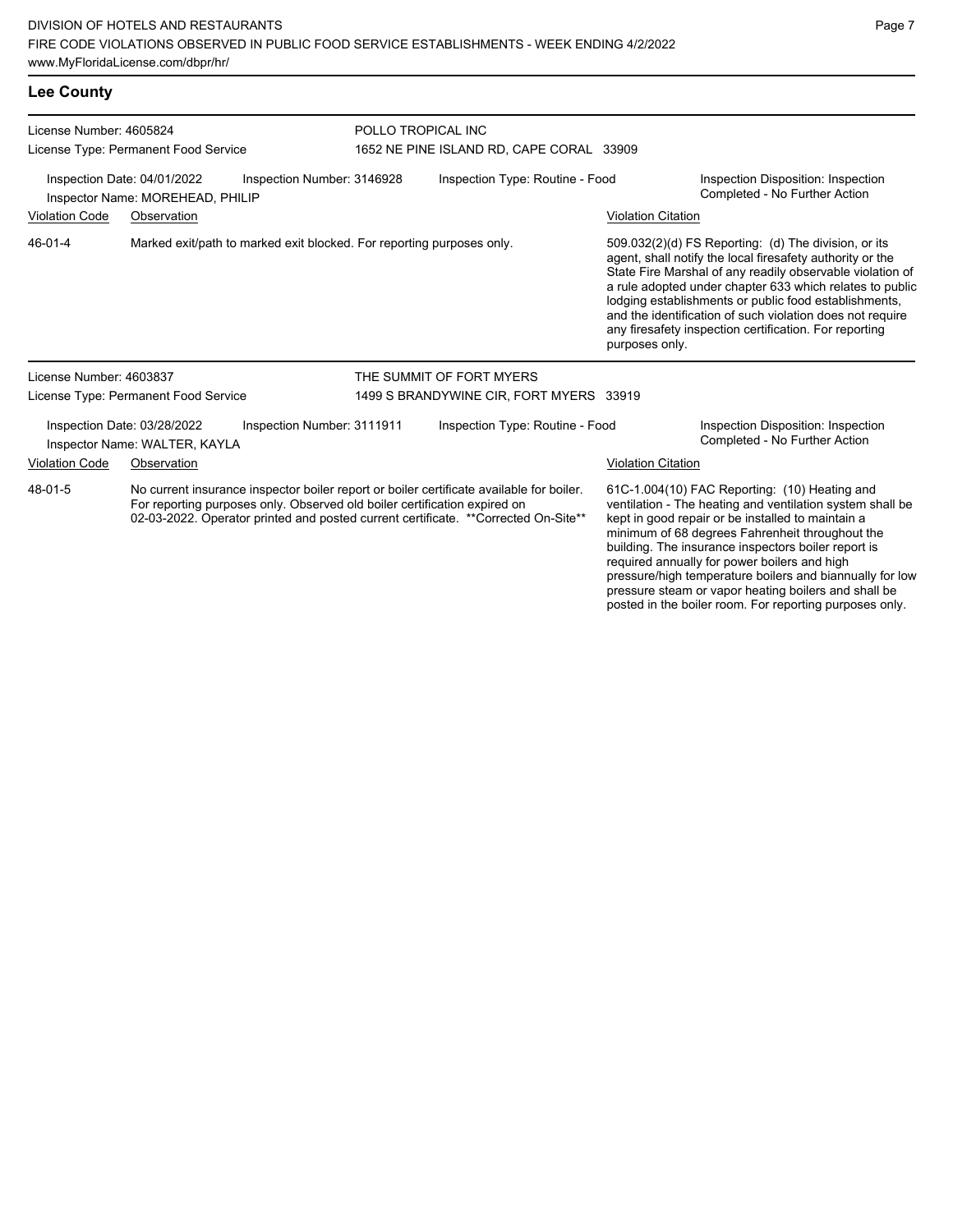| <b>Martin County</b>    |                                                                |                            |                                                                                                                                                                                                                                              |                           |                                                                                                                                                                                                                                                                                                                                                                                                                            |
|-------------------------|----------------------------------------------------------------|----------------------------|----------------------------------------------------------------------------------------------------------------------------------------------------------------------------------------------------------------------------------------------|---------------------------|----------------------------------------------------------------------------------------------------------------------------------------------------------------------------------------------------------------------------------------------------------------------------------------------------------------------------------------------------------------------------------------------------------------------------|
| License Number: 5301551 | License Type: Permanent Food Service                           |                            | THREE GUYS PIZZERIA LLC<br>3359 NW MAIN AVE, JENSEN BEACH 34957                                                                                                                                                                              |                           |                                                                                                                                                                                                                                                                                                                                                                                                                            |
|                         | Inspection Date: 03/28/2022<br>Inspector Name: PETROW, MICHAEL | Inspection Number: 3166654 | Inspection Type: Routine - Food                                                                                                                                                                                                              |                           | Inspection Disposition: Warning<br>Issued                                                                                                                                                                                                                                                                                                                                                                                  |
| <b>Violation Code</b>   | Observation                                                    |                            |                                                                                                                                                                                                                                              | <b>Violation Citation</b> |                                                                                                                                                                                                                                                                                                                                                                                                                            |
| 45-04-4                 |                                                                |                            | Use of cooking equipment producing grease laden vapors/smoke with no hood<br>suppression system installed. Notified Fire AHJ. For reporting purposes only.<br>3 portable fat fryers on use on counters, no hood suppression system provided. | purposes only.            | 509.032(2)(d) FS Reporting: (d) The division, or its<br>agent, shall notify the local firesafety authority or the<br>State Fire Marshal of any readily observable violation of<br>a rule adopted under chapter 633 which relates to public<br>lodging establishments or public food establishments,<br>and the identification of such violation does not require<br>any firesafety inspection certification. For reporting |
| License Number: 5301593 |                                                                |                            | PANERA BREAD STORE 2786                                                                                                                                                                                                                      |                           |                                                                                                                                                                                                                                                                                                                                                                                                                            |
|                         | License Type: Permanent Food Service                           |                            | 2894 SW TOWN CENTER, PALM CITY 34990                                                                                                                                                                                                         |                           |                                                                                                                                                                                                                                                                                                                                                                                                                            |
|                         | Inspection Date: 03/28/2022<br>Inspector Name: STEUBER, RYAN   | Inspection Number: 3145119 | Inspection Type: Routine - Food                                                                                                                                                                                                              |                           | Inspection Disposition: Inspection<br>Completed - No Further Action                                                                                                                                                                                                                                                                                                                                                        |
| <b>Violation Code</b>   | Observation                                                    |                            |                                                                                                                                                                                                                                              | <b>Violation Citation</b> |                                                                                                                                                                                                                                                                                                                                                                                                                            |
| 45-02-4                 | door                                                           |                            | Portable fire extinguisher gauge in red zone. For reporting purposes only. At back                                                                                                                                                           |                           | 509.032(2)(d) FS Reporting: (d) The division, or its<br>agent, shall notify the local firesafety authority or the<br>State Fire Marshal of any readily observable violation of<br>a rule adopted under chapter 633 which relates to public<br>lodging establishments or public food establishments,<br>and the identification of such violation does not require                                                           |

any firesafety inspection certification. For reporting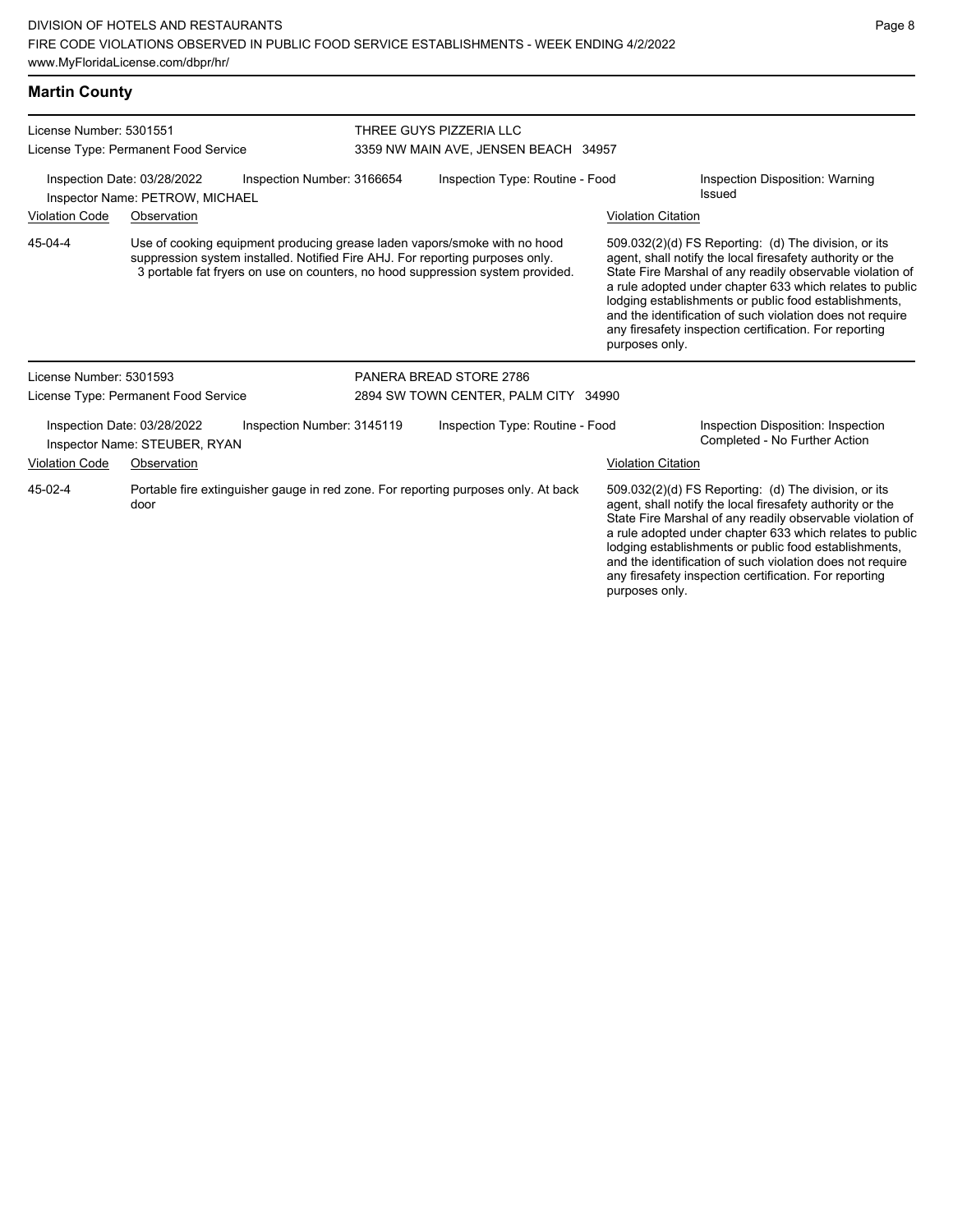| <b>Orange County</b> |  |
|----------------------|--|
|----------------------|--|

| License Number: 5853652                                                                                                                                                    |                                                               |                            | <b>MR MOFONGO</b> |                                                                                                                                                                                                                                                                                                                                                                                                                            |                           |                                                                                                                                                                                                                                                                                                                                                                                                                            |  |  |
|----------------------------------------------------------------------------------------------------------------------------------------------------------------------------|---------------------------------------------------------------|----------------------------|-------------------|----------------------------------------------------------------------------------------------------------------------------------------------------------------------------------------------------------------------------------------------------------------------------------------------------------------------------------------------------------------------------------------------------------------------------|---------------------------|----------------------------------------------------------------------------------------------------------------------------------------------------------------------------------------------------------------------------------------------------------------------------------------------------------------------------------------------------------------------------------------------------------------------------|--|--|
| License Type: Mobile Food Dispensing Vehicle                                                                                                                               |                                                               |                            |                   | 1322 25TH ST, ORLANDO 32805                                                                                                                                                                                                                                                                                                                                                                                                |                           |                                                                                                                                                                                                                                                                                                                                                                                                                            |  |  |
|                                                                                                                                                                            | Inspection Date: 03/31/2022<br>Inspector Name: MARTIN, LESLIE | Inspection Number: 1236760 |                   | Inspection Type: Routine - Food                                                                                                                                                                                                                                                                                                                                                                                            |                           | Inspection Disposition: Inspection<br>Completed - No Further Action                                                                                                                                                                                                                                                                                                                                                        |  |  |
| <b>Violation Code</b>                                                                                                                                                      | Observation                                                   |                            |                   |                                                                                                                                                                                                                                                                                                                                                                                                                            | <b>Violation Citation</b> |                                                                                                                                                                                                                                                                                                                                                                                                                            |  |  |
| 45-04-4                                                                                                                                                                    | -tabletop fryers.                                             |                            |                   | Use of cooking equipment producing grease laden vapors/smoke with no hood<br>suppression system installed. Notified Fire AHJ. For reporting purposes only.                                                                                                                                                                                                                                                                 | purposes only.            | 509.032(2)(d) FS Reporting: (d) The division, or its<br>agent, shall notify the local firesafety authority or the<br>State Fire Marshal of any readily observable violation of<br>a rule adopted under chapter 633 which relates to public<br>lodging establishments or public food establishments,<br>and the identification of such violation does not require<br>any firesafety inspection certification. For reporting |  |  |
| License Number: 5801929                                                                                                                                                    |                                                               |                            | ARBY'S            |                                                                                                                                                                                                                                                                                                                                                                                                                            |                           |                                                                                                                                                                                                                                                                                                                                                                                                                            |  |  |
|                                                                                                                                                                            | License Type: Permanent Food Service                          |                            |                   | 2600 S ORANGE AVE, ORLANDO 32806                                                                                                                                                                                                                                                                                                                                                                                           |                           |                                                                                                                                                                                                                                                                                                                                                                                                                            |  |  |
|                                                                                                                                                                            | Inspection Date: 03/28/2022<br>Inspector Name: PLEICONES, KIM | Inspection Number: 3184769 |                   | Inspection Type: Food-Licensing Inspection                                                                                                                                                                                                                                                                                                                                                                                 |                           | Inspection Disposition: Inspection<br>Completed - No Further Action                                                                                                                                                                                                                                                                                                                                                        |  |  |
| <b>Violation Code</b>                                                                                                                                                      | Observation                                                   |                            |                   |                                                                                                                                                                                                                                                                                                                                                                                                                            | <b>Violation Citation</b> |                                                                                                                                                                                                                                                                                                                                                                                                                            |  |  |
| 46-01-4<br>Marked exit/path to marked exit blocked. For reporting purposes only.<br>Back kitchen exit door blocked by trash can and small ladder ** Corrected<br>On-Site** |                                                               |                            | purposes only.    | 509.032(2)(d) FS Reporting: (d) The division, or its<br>agent, shall notify the local firesafety authority or the<br>State Fire Marshal of any readily observable violation of<br>a rule adopted under chapter 633 which relates to public<br>lodging establishments or public food establishments,<br>and the identification of such violation does not require<br>any firesafety inspection certification. For reporting |                           |                                                                                                                                                                                                                                                                                                                                                                                                                            |  |  |
| License Number: 5812568                                                                                                                                                    |                                                               |                            |                   | LOS AMECA'S RESTAURANTE Y TAQUERIA                                                                                                                                                                                                                                                                                                                                                                                         |                           |                                                                                                                                                                                                                                                                                                                                                                                                                            |  |  |
|                                                                                                                                                                            | License Type: Permanent Food Service                          |                            |                   | 3558 S ORANGE AVE, ORLANDO 32806                                                                                                                                                                                                                                                                                                                                                                                           |                           |                                                                                                                                                                                                                                                                                                                                                                                                                            |  |  |
|                                                                                                                                                                            | Inspection Date: 03/28/2022<br>Inspector Name: PLEICONES, KIM | Inspection Number: 3184826 |                   | Inspection Type: Complaint Full                                                                                                                                                                                                                                                                                                                                                                                            |                           | Inspection Disposition: Warning<br>Issued                                                                                                                                                                                                                                                                                                                                                                                  |  |  |
| <b>Violation Code</b>                                                                                                                                                      | Observation                                                   |                            |                   |                                                                                                                                                                                                                                                                                                                                                                                                                            | <b>Violation Citation</b> |                                                                                                                                                                                                                                                                                                                                                                                                                            |  |  |
| 48-04-4                                                                                                                                                                    | storage, prep area                                            |                            |                   | Propane tank (larger than 2.7 lb. water capacity/1 lb. gas capacity) located inside<br>of the building. For reporting purposes only. Numerous propane tanks in back                                                                                                                                                                                                                                                        |                           | 509.032(2)(d) FS Reporting: (d) The division, or its<br>agent, shall notify the local firesafety authority or the<br>State Fire Marshal of any readily observable violation of<br>a rule adopted under chapter 633 which relates to public<br>lodging establishments or public food establishments,<br>and the identification of such violation does not require<br>any firesafety inspection certification. For reporting |  |  |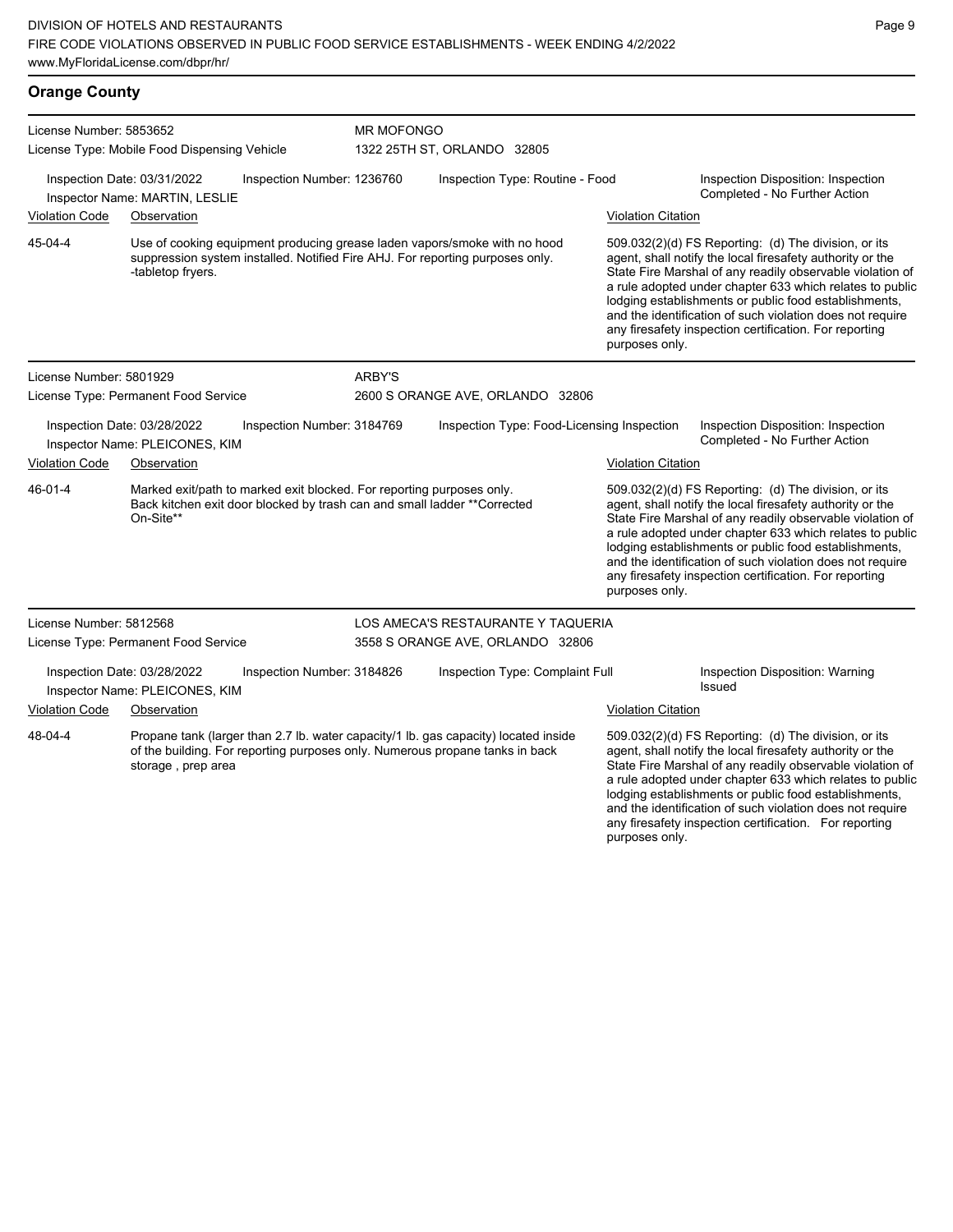and the identification of such violation does not require any firesafety inspection certification. For reporting

| <b>Palm Beach County</b>                                     |                                                                |                                                                                                                                 |                                                                    |                                                                     |                                                                                                                                                                                                                                                                                                                                                                                                                            |  |  |  |
|--------------------------------------------------------------|----------------------------------------------------------------|---------------------------------------------------------------------------------------------------------------------------------|--------------------------------------------------------------------|---------------------------------------------------------------------|----------------------------------------------------------------------------------------------------------------------------------------------------------------------------------------------------------------------------------------------------------------------------------------------------------------------------------------------------------------------------------------------------------------------------|--|--|--|
| License Number: 6013835<br>License Type: Catering            |                                                                |                                                                                                                                 | VIP CATERERS OF B'NAI TORAH LLC<br>6261 SW 18 ST, BOCA RATON 33433 |                                                                     |                                                                                                                                                                                                                                                                                                                                                                                                                            |  |  |  |
| Inspection Date: 03/31/2022<br>Inspector Name: LEWIS, LYNDEN |                                                                | Inspection Number: 1120690                                                                                                      | Inspection Type: Routine - Food                                    | Inspection Disposition: Inspection<br>Completed - No Further Action |                                                                                                                                                                                                                                                                                                                                                                                                                            |  |  |  |
| <b>Violation Code</b>                                        | Observation                                                    |                                                                                                                                 |                                                                    | <b>Violation Citation</b>                                           |                                                                                                                                                                                                                                                                                                                                                                                                                            |  |  |  |
| 45-05-4                                                      | purposes only.                                                 | Portable fire extinguisher missing from its designated location. For reporting                                                  |                                                                    | purposes only.                                                      | 509.032(2)(d) FS Reporting: (d) The division, or its<br>agent, shall notify the local firesafety authority or the<br>State Fire Marshal of any readily observable violation of<br>a rule adopted under chapter 633 which relates to public<br>lodging establishments or public food establishments,<br>and the identification of such violation does not require<br>any firesafety inspection certification. For reporting |  |  |  |
| License Number: 6022002                                      |                                                                | PAPI CHULO                                                                                                                      |                                                                    |                                                                     |                                                                                                                                                                                                                                                                                                                                                                                                                            |  |  |  |
|                                                              | License Type: Permanent Food Service                           |                                                                                                                                 | 1556 US HWY 1, JUPITER 33469                                       |                                                                     |                                                                                                                                                                                                                                                                                                                                                                                                                            |  |  |  |
|                                                              | Inspection Date: 03/31/2022<br>Inspector Name: ROTONDI, VICTOR | Inspection Number: 3185026                                                                                                      | Inspection Type: Complaint Full                                    |                                                                     | Inspection Disposition: Inspection<br>Completed - No Further Action                                                                                                                                                                                                                                                                                                                                                        |  |  |  |
| <b>Violation Code</b>                                        | Observation                                                    |                                                                                                                                 |                                                                    | <b>Violation Citation</b>                                           |                                                                                                                                                                                                                                                                                                                                                                                                                            |  |  |  |
| 47-03-4                                                      |                                                                | Observed electrical wiring in disrepair. For reporting purposes only. Electrical<br>cover plate missing/by rice cooker/cookline |                                                                    |                                                                     | 509.032(2)(d) FS Reporting: (d) The division, or its<br>agent, shall notify the local firesafety authority or the<br>State Fire Marshal of any readily observable violation of<br>a rule adopted under chapter 633 which relates to public<br>lodging establishments or public food establishments,                                                                                                                        |  |  |  |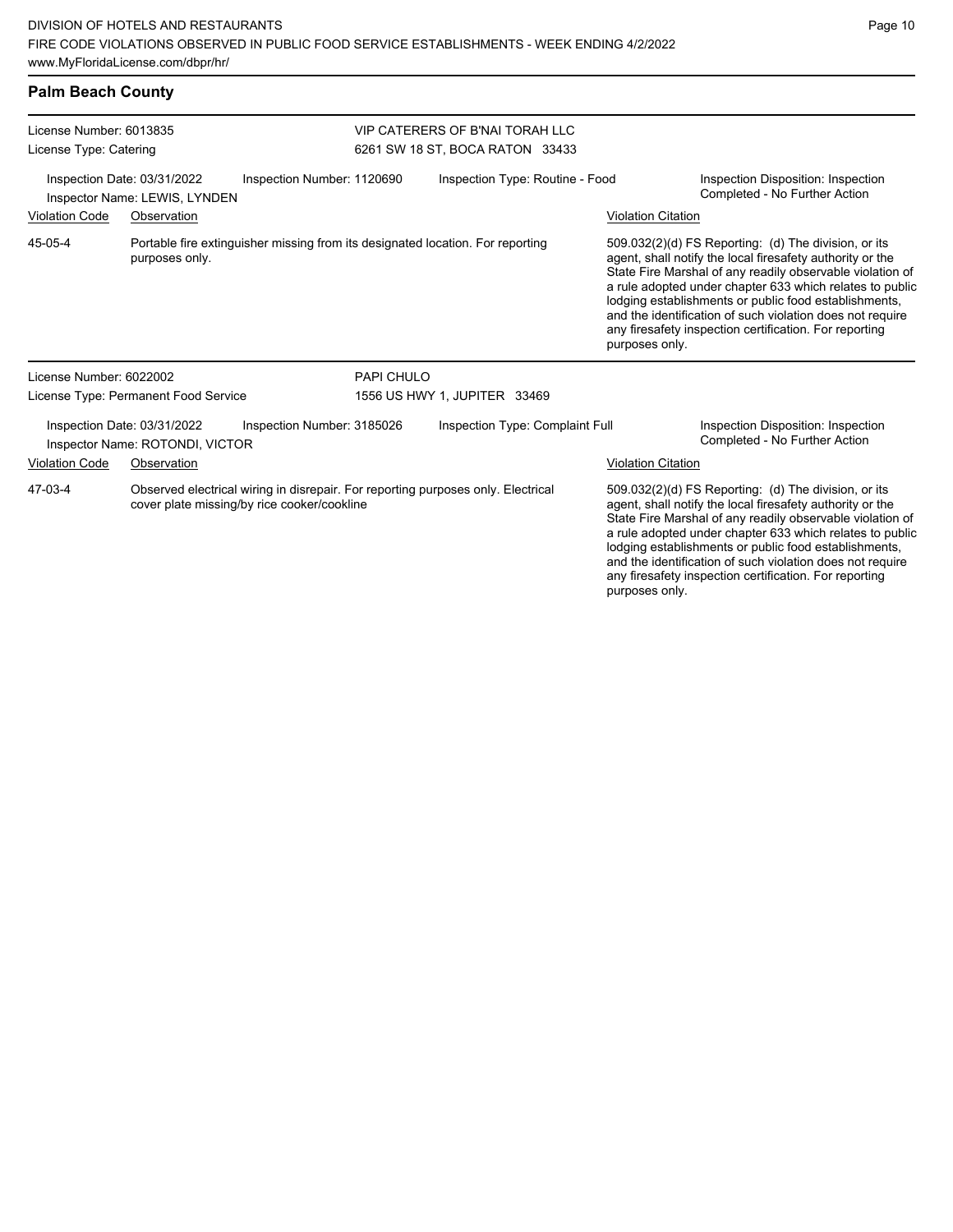# **Pinellas County**

| License Number: 6210912<br>License Type: Permanent Food Service<br>Inspection Date: 03/28/2022<br>Inspection Number: 3183596<br>Inspector Name: WILMOT, TASHARA |                                                                |                                                                                                                                             | DAIQUIRI SHAK RAW BAR AND GRILL<br>14995 GULF BLVD SUITE A, MADEIRA BEACH 33708 |                                         |                           |                                                                                                                                                                                                                                                                                                                                                                                                                            |  |
|-----------------------------------------------------------------------------------------------------------------------------------------------------------------|----------------------------------------------------------------|---------------------------------------------------------------------------------------------------------------------------------------------|---------------------------------------------------------------------------------|-----------------------------------------|---------------------------|----------------------------------------------------------------------------------------------------------------------------------------------------------------------------------------------------------------------------------------------------------------------------------------------------------------------------------------------------------------------------------------------------------------------------|--|
|                                                                                                                                                                 |                                                                |                                                                                                                                             | Inspection Type: Complaint Full                                                 |                                         |                           | Inspection Disposition: Inspection<br>Completed - No Further Action                                                                                                                                                                                                                                                                                                                                                        |  |
| <b>Violation Code</b>                                                                                                                                           | Observation                                                    |                                                                                                                                             |                                                                                 |                                         | <b>Violation Citation</b> |                                                                                                                                                                                                                                                                                                                                                                                                                            |  |
| 46-04-4                                                                                                                                                         | -blocked by umbrellas                                          | Exit door locked. For reporting purposes only.                                                                                              |                                                                                 |                                         | purposes only.            | 509.032(2)(d) FS Reporting: (d) The division, or its<br>agent, shall notify the local firesafety authority or the<br>State Fire Marshal of any readily observable violation of<br>a rule adopted under chapter 633 which relates to public<br>lodging establishments or public food establishments,<br>and the identification of such violation does not require<br>any firesafety inspection certification. For reporting |  |
| License Number: 6216008                                                                                                                                         |                                                                |                                                                                                                                             |                                                                                 | DON'S TACO AUTHENTIC MEXICAN RESTAURANT |                           |                                                                                                                                                                                                                                                                                                                                                                                                                            |  |
|                                                                                                                                                                 | License Type: Permanent Food Service                           |                                                                                                                                             |                                                                                 | 672 E TARPON AVE, TARPON SPRINGS 34689  |                           |                                                                                                                                                                                                                                                                                                                                                                                                                            |  |
|                                                                                                                                                                 | Inspection Date: 03/28/2022<br>Inspector Name: BENEDICT, TRACY | Inspection Number: 3091513                                                                                                                  |                                                                                 | Inspection Type: Routine - Food         |                           | Inspection Disposition: Call Back -<br>Admin. complaint recommended                                                                                                                                                                                                                                                                                                                                                        |  |
| <b>Violation Code</b>                                                                                                                                           | Observation                                                    |                                                                                                                                             |                                                                                 |                                         | <b>Violation Citation</b> |                                                                                                                                                                                                                                                                                                                                                                                                                            |  |
| 45-02-4                                                                                                                                                         | reporting purposes only.<br>In kitchen                         | - From initial inspection : Portable fire extinguisher gauge in red zone. For<br>- From follow-up inspection 2022-03-28: ** Time Extended** |                                                                                 |                                         |                           | 509.032(2)(d) FS Reporting: (d) The division, or its<br>agent, shall notify the local firesafety authority or the<br>State Fire Marshal of any readily observable violation of<br>a rule adopted under chapter 633 which relates to public                                                                                                                                                                                 |  |

lodging establishments or public food establishments, and the identification of such violation does not require any firesafety inspection certification. For reporting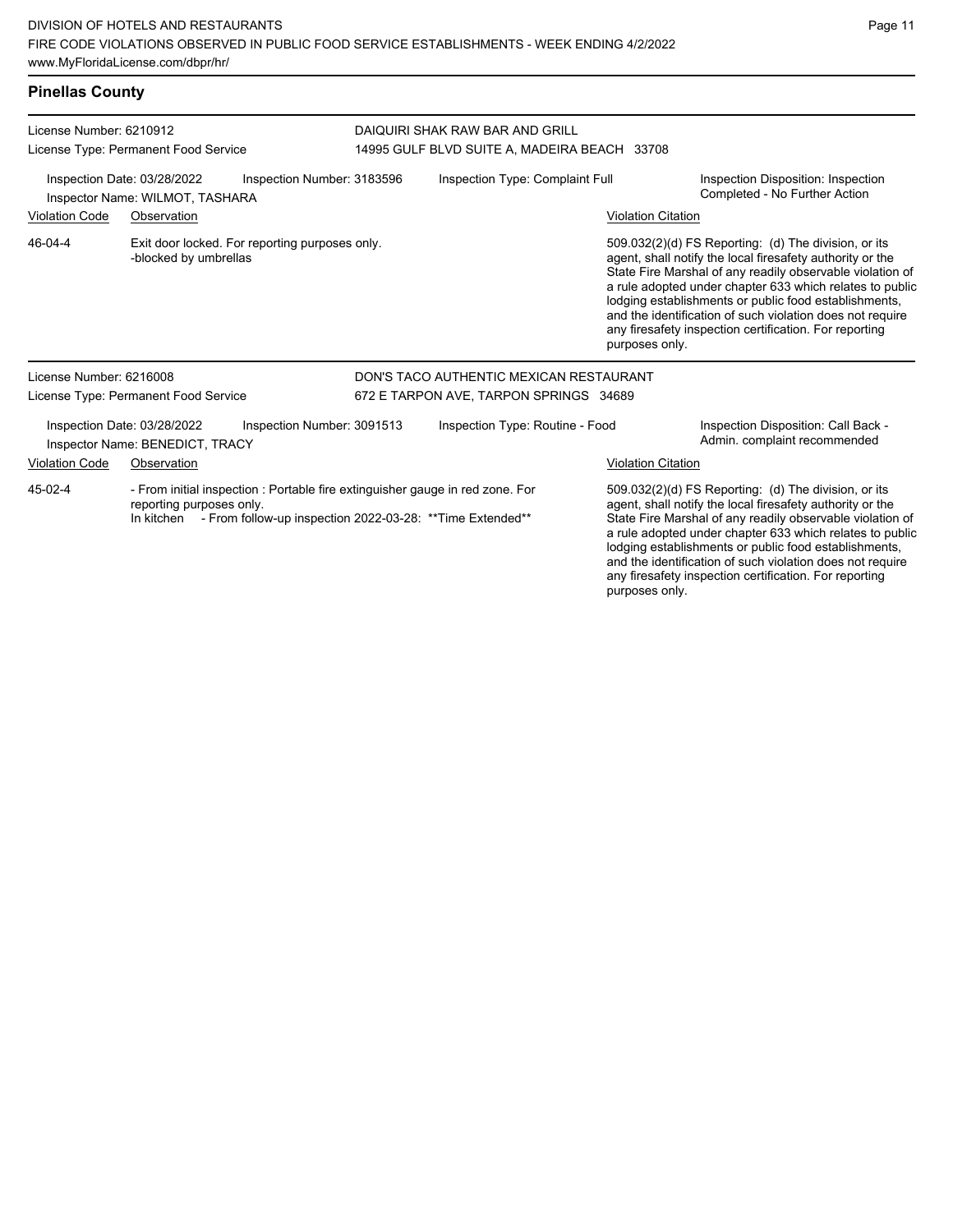| <b>Putnam County</b>                                                                                                                         |                                                              |                            |                                  |                                                                                   |                                                                     |                                                                                                                                                                                                                                                                                                                                                                                                                                              |
|----------------------------------------------------------------------------------------------------------------------------------------------|--------------------------------------------------------------|----------------------------|----------------------------------|-----------------------------------------------------------------------------------|---------------------------------------------------------------------|----------------------------------------------------------------------------------------------------------------------------------------------------------------------------------------------------------------------------------------------------------------------------------------------------------------------------------------------------------------------------------------------------------------------------------------------|
| License Number: 6400884                                                                                                                      |                                                              | <b>HOOT OWL FARM HOUSE</b> |                                  |                                                                                   |                                                                     |                                                                                                                                                                                                                                                                                                                                                                                                                                              |
|                                                                                                                                              | License Type: Permanent Food Service                         |                            |                                  | 1821 REID ST, PALATKA 32177                                                       |                                                                     |                                                                                                                                                                                                                                                                                                                                                                                                                                              |
| Inspection Date: 03/29/2022<br>Inspection Number: 3110751<br>Inspector Name: BADDING, MELANIE                                                |                                                              |                            | Inspection Type: Routine - Food  |                                                                                   | Inspection Disposition: Inspection<br>Completed - No Further Action |                                                                                                                                                                                                                                                                                                                                                                                                                                              |
| <b>Violation Code</b><br>Observation                                                                                                         |                                                              |                            |                                  |                                                                                   |                                                                     | <b>Violation Citation</b>                                                                                                                                                                                                                                                                                                                                                                                                                    |
| 46-01-4<br>Marked exit/path to marked exit blocked. For reporting purposes only.<br>Marked exit in back of drive thru blocked by prep table. |                                                              |                            |                                  |                                                                                   |                                                                     | 509.032(2)(d) FS Reporting: (d) The division, or its<br>agent, shall notify the local firesafety authority or the<br>State Fire Marshal of any readily observable violation of<br>a rule adopted under chapter 633 which relates to public<br>lodging establishments or public food establishments,<br>and the identification of such violation does not require<br>any firesafety inspection certification. For reporting<br>purposes only. |
| License Number: 6400905                                                                                                                      |                                                              |                            | <b>MARINA ST JOHNS</b>           |                                                                                   |                                                                     |                                                                                                                                                                                                                                                                                                                                                                                                                                              |
| License Type: Permanent Food Service                                                                                                         |                                                              |                            | 1 PALMETTO ST, WELAKA 32193-0403 |                                                                                   |                                                                     |                                                                                                                                                                                                                                                                                                                                                                                                                                              |
|                                                                                                                                              | Inspection Date: 03/30/2022<br>Inspector Name: PERRY, DENNIS | Inspection Number: 3110534 |                                  | Inspection Type: Routine - Food                                                   |                                                                     | Inspection Disposition: Inspection<br>Completed - No Further Action                                                                                                                                                                                                                                                                                                                                                                          |
| <u> Violation Co</u> de                                                                                                                      | Observation                                                  |                            |                                  |                                                                                   |                                                                     | <b>Violation Citation</b>                                                                                                                                                                                                                                                                                                                                                                                                                    |
| 48-03-4                                                                                                                                      |                                                              |                            |                                  | Fuel-burning, wick-type, unvented space heater in use inside an enclosed building |                                                                     | 509.211(2)(a) FS Reporting: (2) (a) It is unlawful for any                                                                                                                                                                                                                                                                                                                                                                                   |

or patio area. For reporting purposes only. Non operating space heater in dining area. Manager instructed employee to remove. \*\*Corrective Action Taken\*\*

509.211(2)(a) FS Reporting: (2) (a) It is unlawful for any person to use within any public lodging establishment or public food service establishment any fuel-burning wick-type equipment for space heating unless such equipment is vented so as to prevent the accumulation of toxic or injurious gases or liquids. For reporting purposes only.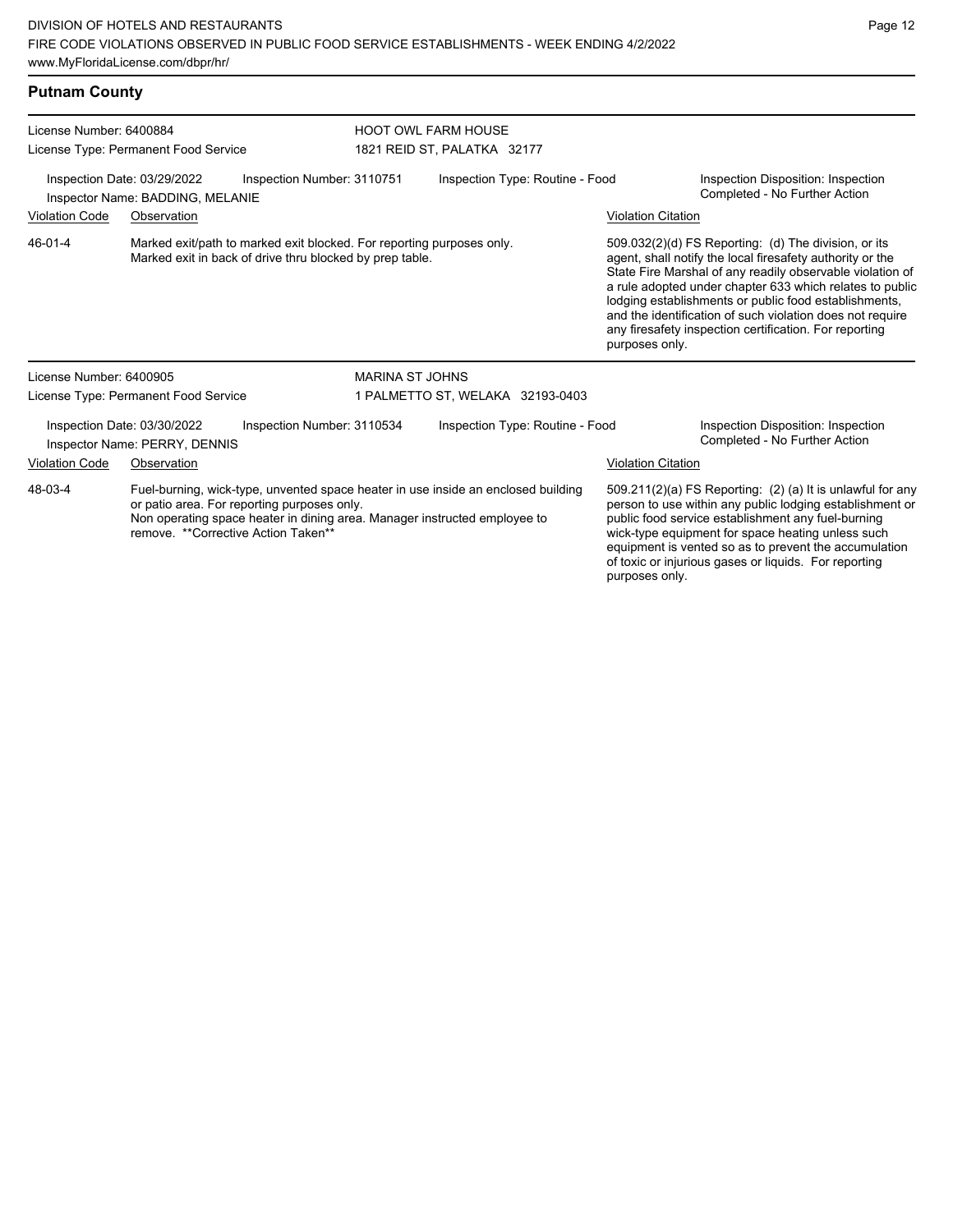any firesafety inspection certification. For reporting

purposes only.

# **Sarasota County**

| License Number: 6805459<br>License Type: Permanent Food Service                               |             | MADE IN ITALY                                                         | 117 W VENICE AVE, VENICE 34285  |                                                                                |                                                                     |                                                                                                                                                                                                                                                                                                                                                                  |
|-----------------------------------------------------------------------------------------------|-------------|-----------------------------------------------------------------------|---------------------------------|--------------------------------------------------------------------------------|---------------------------------------------------------------------|------------------------------------------------------------------------------------------------------------------------------------------------------------------------------------------------------------------------------------------------------------------------------------------------------------------------------------------------------------------|
| Inspection Number: 3146215<br>Inspection Date: 03/28/2022<br>Inspector Name: KEATING, PATRICK |             |                                                                       | Inspection Type: Routine - Food |                                                                                | Inspection Disposition: Inspection<br>Completed - No Further Action |                                                                                                                                                                                                                                                                                                                                                                  |
| <b>Violation Code</b>                                                                         | Observation |                                                                       |                                 |                                                                                | <b>Violation Citation</b>                                           |                                                                                                                                                                                                                                                                                                                                                                  |
| 46-01-4                                                                                       |             | emergency exit at back dining room block by empty kegs and equipment. |                                 | Marked exit/path to marked exit blocked. For reporting purposes only. Observed |                                                                     | 509.032(2)(d) FS Reporting: (d) The division, or its<br>agent, shall notify the local firesafety authority or the<br>State Fire Marshal of any readily observable violation of<br>a rule adopted under chapter 633 which relates to public<br>lodging establishments or public food establishments,<br>and the identification of such violation does not require |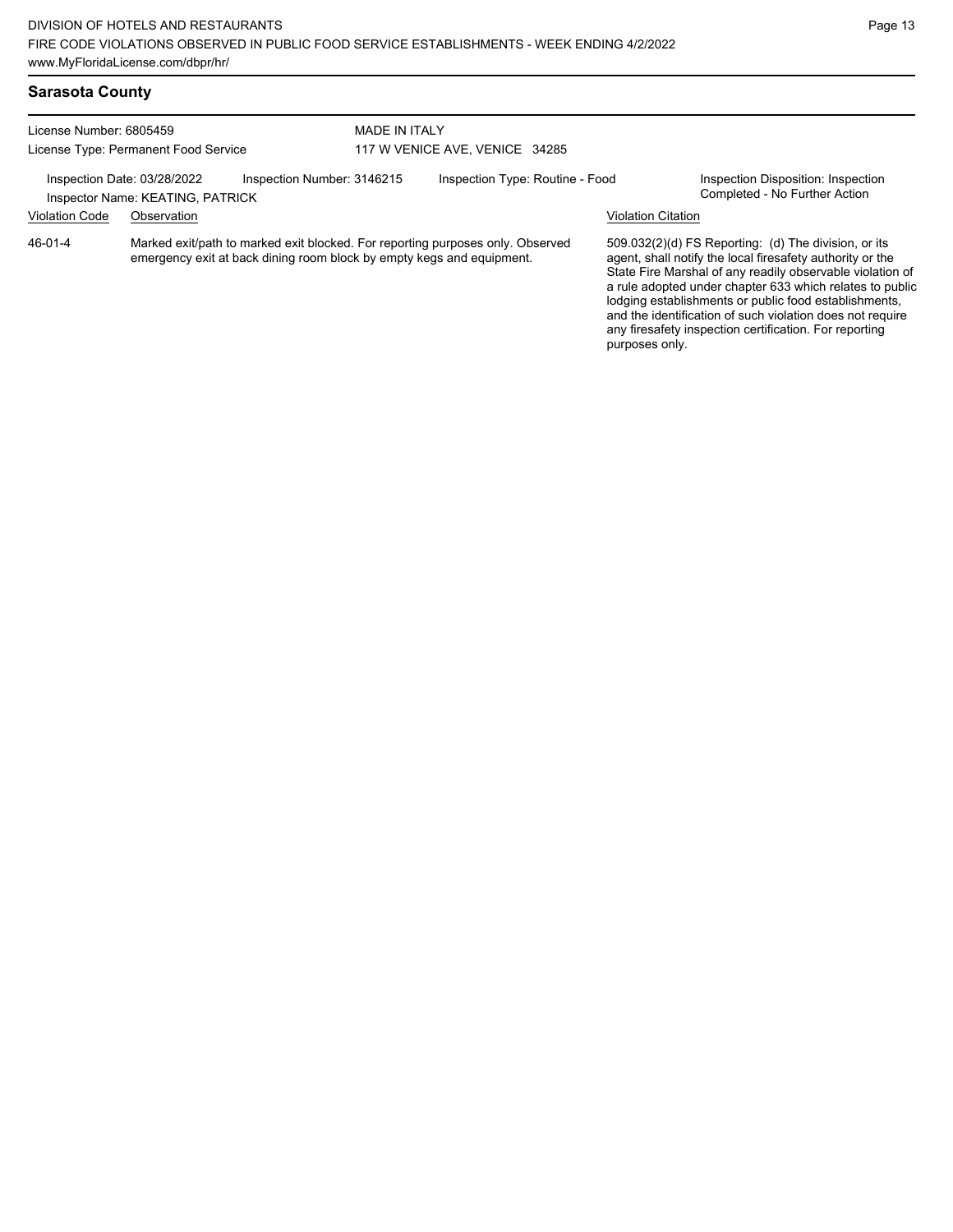#### **Seminole County**

| License Number: 6900823<br>License Type: Permanent Food Service<br>Inspection Date: 03/30/2022<br>Inspection Number: 3152544<br>Inspector Name: THORNCROFT, ROBERT |                                                                   |                            | <b>BURGER KING</b><br>301 N. HIGHWAY 17-92, LONGWOOD 32750 |                                                                              |                                                                     |                                                                                                                                                                                                                                                                                                                                                                                                                            |  |
|--------------------------------------------------------------------------------------------------------------------------------------------------------------------|-------------------------------------------------------------------|----------------------------|------------------------------------------------------------|------------------------------------------------------------------------------|---------------------------------------------------------------------|----------------------------------------------------------------------------------------------------------------------------------------------------------------------------------------------------------------------------------------------------------------------------------------------------------------------------------------------------------------------------------------------------------------------------|--|
|                                                                                                                                                                    |                                                                   |                            | Inspection Type: Routine - Food                            |                                                                              | Inspection Disposition: Inspection<br>Completed - No Further Action |                                                                                                                                                                                                                                                                                                                                                                                                                            |  |
| <b>Violation Code</b>                                                                                                                                              | Observation                                                       |                            |                                                            |                                                                              | <b>Violation Citation</b>                                           |                                                                                                                                                                                                                                                                                                                                                                                                                            |  |
| 47-02-4                                                                                                                                                            | Cooks line electrical box scorched                                |                            |                                                            | Observed scorch marks around electrical outlet. For reporting purposes only. | purposes only.                                                      | 509.032(2)(d) FS Reporting: (d) The division, or its<br>agent, shall notify the local firesafety authority or the<br>State Fire Marshal of any readily observable violation of<br>a rule adopted under chapter 633 which relates to public<br>lodging establishments or public food establishments,<br>and the identification of such violation does not require<br>any firesafety inspection certification. For reporting |  |
| License Number: 6900692                                                                                                                                            |                                                                   |                            | <b>WEKIVA GOLF CLUB</b>                                    |                                                                              |                                                                     |                                                                                                                                                                                                                                                                                                                                                                                                                            |  |
|                                                                                                                                                                    | License Type: Permanent Food Service                              |                            |                                                            | 4100 WEKIVA CLUB CT, LONGWOOD 32779                                          |                                                                     |                                                                                                                                                                                                                                                                                                                                                                                                                            |  |
|                                                                                                                                                                    | Inspection Date: 03/29/2022<br>Inspector Name: THORNCROFT, ROBERT | Inspection Number: 3177415 |                                                            | Inspection Type: Routine - Food                                              |                                                                     | Inspection Disposition: Inspection<br>Completed - No Further Action                                                                                                                                                                                                                                                                                                                                                        |  |
| <b>Violation Code</b>                                                                                                                                              | Observation                                                       |                            |                                                            |                                                                              | <b>Violation Citation</b>                                           |                                                                                                                                                                                                                                                                                                                                                                                                                            |  |
| 47-02-4                                                                                                                                                            | Outlet on the line scorch marks                                   |                            |                                                            | Observed scorch marks around electrical outlet. For reporting purposes only. |                                                                     | 509.032(2)(d) FS Reporting: (d) The division, or its<br>agent, shall notify the local firesafety authority or the<br>State Fire Marshal of any readily observable violation of<br>a rule adopted under chapter 633 which relates to public<br>lodging establishments or public food establishments,                                                                                                                        |  |

and the identification of such violation does not require any firesafety inspection certification. For reporting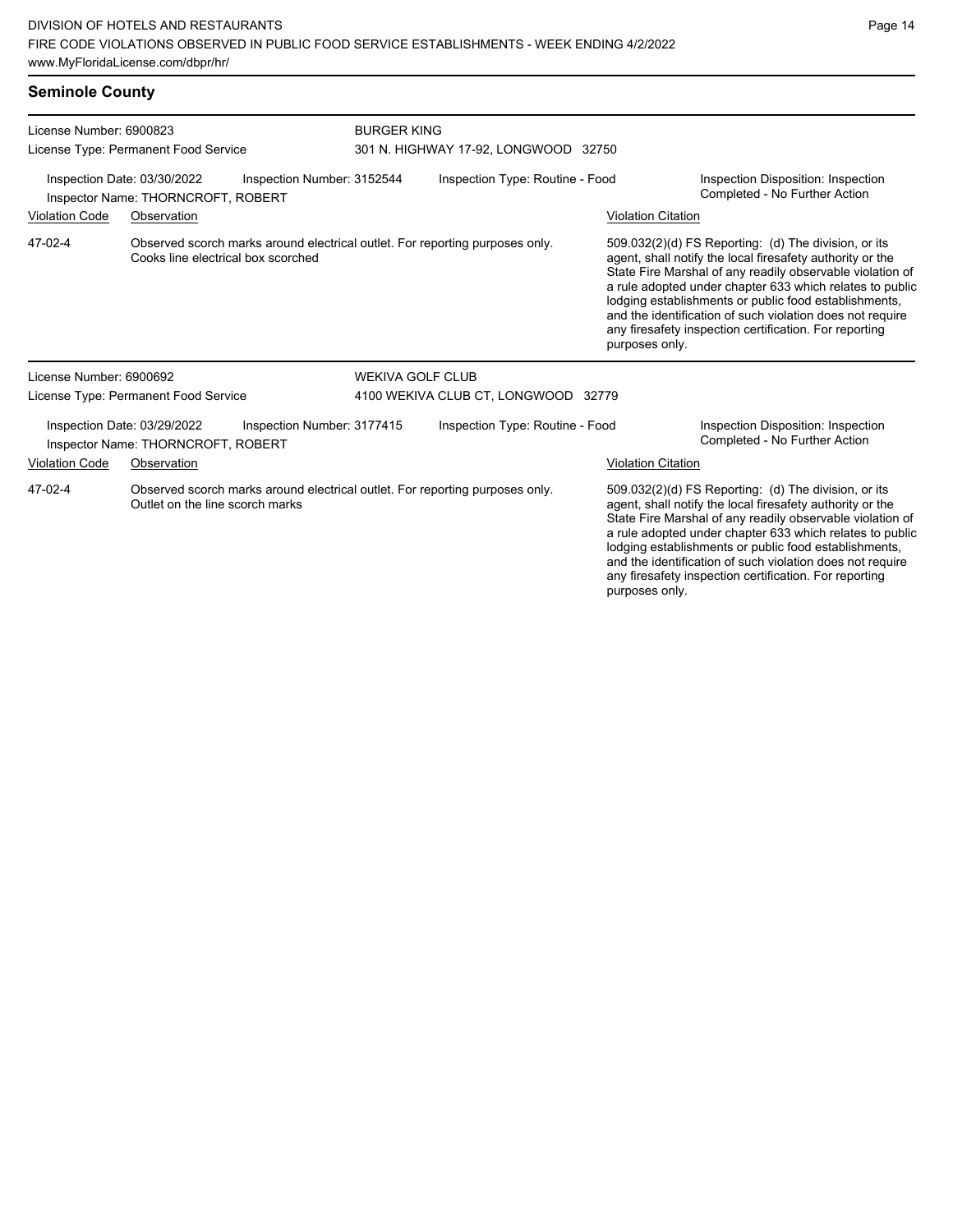#### License Number: 6502189 License Type: Permanent Food Service KAZU SUSHI BURRITO 1000 S PONCE DE LEON BLVD STE 5, SAINT AUGUSTINE 32084 Inspection Date: 04/01/2022 Inspection Number: 3170169 Inspection Type: Routine - Food Inspection Disposition: Administrative<br>Inspector Name: MAKOWSKL JARED Inspector Name: MAKOWSKI, JARED Violation Code Observation Violation Citation Marked exit/path to marked exit blocked. For reporting purposes only. Establishment has partition blocked pathway to back fire exit. Discussed with operator risk of fire hazard. Operator moved partition to unblock fire exit. \*\*Corrected On-Site\*\* 509.032(2)(d) FS Reporting: (d) The division, or its agent, shall notify the local firesafety authority or the State Fire Marshal of any readily observable violation of a rule adopted under chapter 633 which relates to public lodging establishments or public food establishments, and the identification of such violation does not require any firesafety inspection certification. For reporting 46-01-4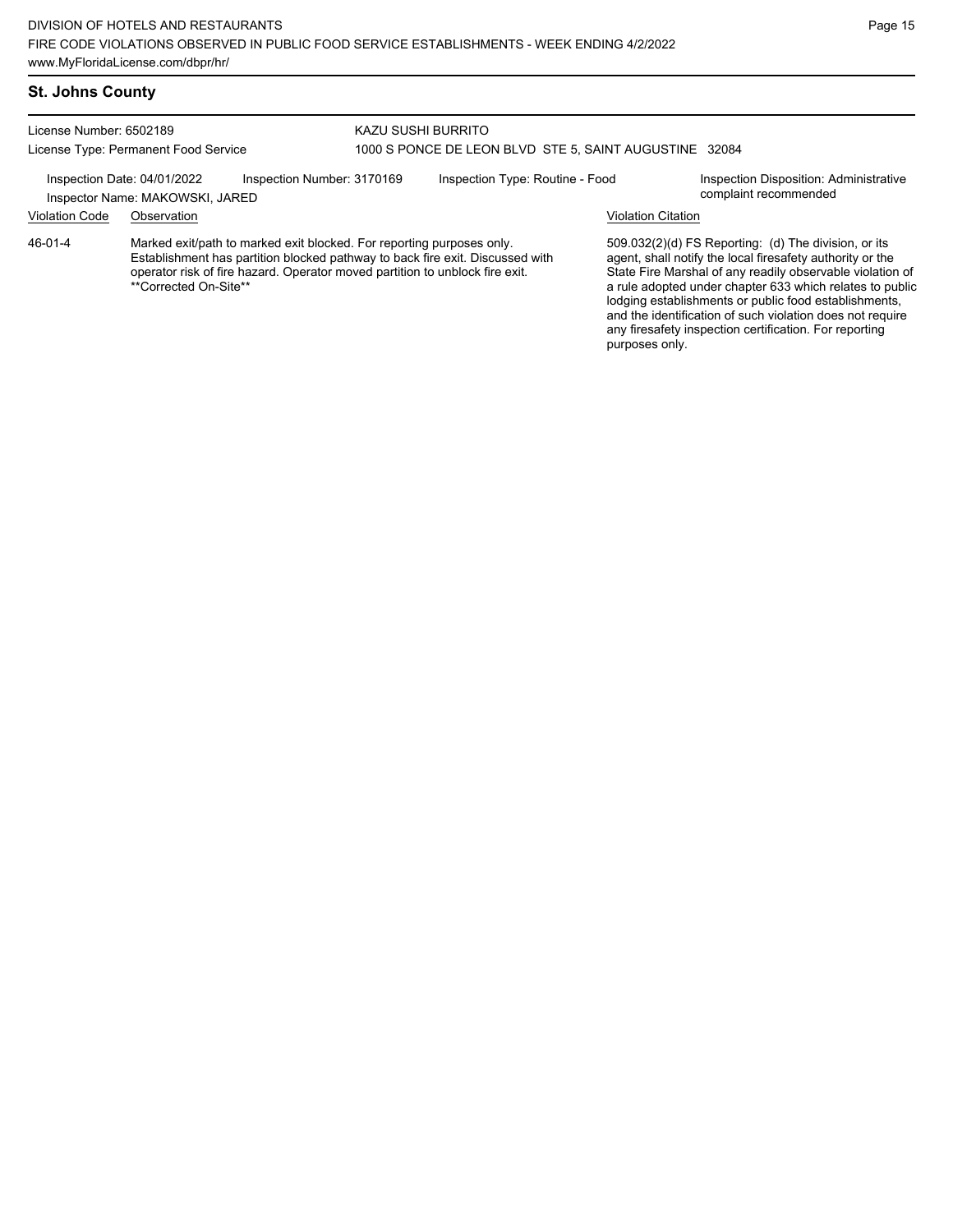| <b>Volusia County</b>                                            |                                                                                                                                                                                                                                                                                                                                                                                                                                                                                                                                                                                                            |                                                                            |                                                                                                                                                                                                                                      |                                                                                                                                                            |                                             |                                                                                                                                                                                                                                                                                                                                                                                                                            |  |  |
|------------------------------------------------------------------|------------------------------------------------------------------------------------------------------------------------------------------------------------------------------------------------------------------------------------------------------------------------------------------------------------------------------------------------------------------------------------------------------------------------------------------------------------------------------------------------------------------------------------------------------------------------------------------------------------|----------------------------------------------------------------------------|--------------------------------------------------------------------------------------------------------------------------------------------------------------------------------------------------------------------------------------|------------------------------------------------------------------------------------------------------------------------------------------------------------|---------------------------------------------|----------------------------------------------------------------------------------------------------------------------------------------------------------------------------------------------------------------------------------------------------------------------------------------------------------------------------------------------------------------------------------------------------------------------------|--|--|
| License Number: 7405261                                          | License Type: Permanent Food Service                                                                                                                                                                                                                                                                                                                                                                                                                                                                                                                                                                       |                                                                            | DELICIAS CENTROAMERICANAS LLC<br>722 MASON AVE, DAYTONA BEACH 32117                                                                                                                                                                  |                                                                                                                                                            |                                             |                                                                                                                                                                                                                                                                                                                                                                                                                            |  |  |
| Inspection Date: 03/28/2022<br>Inspector Name: RUTLEDGE, REBECCA |                                                                                                                                                                                                                                                                                                                                                                                                                                                                                                                                                                                                            | Inspection Number: 3153574                                                 | Inspection Type: Routine - Food                                                                                                                                                                                                      |                                                                                                                                                            |                                             | Inspection Disposition: Warning<br>Issued                                                                                                                                                                                                                                                                                                                                                                                  |  |  |
| <b>Violation Code</b>                                            | Observation                                                                                                                                                                                                                                                                                                                                                                                                                                                                                                                                                                                                |                                                                            |                                                                                                                                                                                                                                      |                                                                                                                                                            | <b>Violation Citation</b>                   |                                                                                                                                                                                                                                                                                                                                                                                                                            |  |  |
| 45-04-4                                                          |                                                                                                                                                                                                                                                                                                                                                                                                                                                                                                                                                                                                            |                                                                            | Use of cooking equipment producing grease laden vapors/smoke with no hood<br>suppression system installed. Flat grill and fryers. Heavy grease accumulation on<br>walls and ceiling. Notified Fire AHJ. For reporting purposes only. |                                                                                                                                                            | purposes only.                              | 509.032(2)(d) FS Reporting: (d) The division, or its<br>agent, shall notify the local firesafety authority or the<br>State Fire Marshal of any readily observable violation of<br>a rule adopted under chapter 633 which relates to public<br>lodging establishments or public food establishments,<br>and the identification of such violation does not require<br>any firesafety inspection certification. For reporting |  |  |
| License Number: 7407648                                          |                                                                                                                                                                                                                                                                                                                                                                                                                                                                                                                                                                                                            |                                                                            | <b>MACKER SEAFOOD</b>                                                                                                                                                                                                                |                                                                                                                                                            |                                             |                                                                                                                                                                                                                                                                                                                                                                                                                            |  |  |
|                                                                  | License Type: Permanent Food Service                                                                                                                                                                                                                                                                                                                                                                                                                                                                                                                                                                       |                                                                            |                                                                                                                                                                                                                                      | 600 MASON AVE, DAYTONA BEACH 32117                                                                                                                         |                                             |                                                                                                                                                                                                                                                                                                                                                                                                                            |  |  |
|                                                                  | Inspection Date: 03/28/2022<br>Inspector Name: RUTLEDGE, REBECCA                                                                                                                                                                                                                                                                                                                                                                                                                                                                                                                                           | Inspection Number: 3156930                                                 |                                                                                                                                                                                                                                      | Inspection Type: Routine - Food                                                                                                                            |                                             | Inspection Disposition: Warning<br>Issued                                                                                                                                                                                                                                                                                                                                                                                  |  |  |
| <b>Violation Code</b>                                            | Observation                                                                                                                                                                                                                                                                                                                                                                                                                                                                                                                                                                                                |                                                                            |                                                                                                                                                                                                                                      |                                                                                                                                                            | <b>Violation Citation</b>                   |                                                                                                                                                                                                                                                                                                                                                                                                                            |  |  |
| 45-04-4                                                          | Use of cooking equipment producing grease laden vapors/smoke with no hood<br>509.032(2)(d) FS Reporting: (d) The division, or its<br>agent, shall notify the local firesafety authority or the<br>suppression system installed. Notified Fire AHJ. For reporting purposes only.<br>State Fire Marshal of any readily observable violation of<br>a rule adopted under chapter 633 which relates to public<br>lodging establishments or public food establishments,<br>and the identification of such violation does not require<br>any firesafety inspection certification. For reporting<br>purposes only. |                                                                            |                                                                                                                                                                                                                                      |                                                                                                                                                            |                                             |                                                                                                                                                                                                                                                                                                                                                                                                                            |  |  |
| License Number: 7406138                                          |                                                                                                                                                                                                                                                                                                                                                                                                                                                                                                                                                                                                            |                                                                            |                                                                                                                                                                                                                                      | NEW YORK PIZZA & SUB                                                                                                                                       |                                             |                                                                                                                                                                                                                                                                                                                                                                                                                            |  |  |
|                                                                  | License Type: Permanent Food Service                                                                                                                                                                                                                                                                                                                                                                                                                                                                                                                                                                       |                                                                            |                                                                                                                                                                                                                                      | 637 N GRANDVIEW AVE, DAYTONA BEACH 32118                                                                                                                   |                                             |                                                                                                                                                                                                                                                                                                                                                                                                                            |  |  |
|                                                                  | Inspection Date: 03/31/2022<br>Inspector Name: WOOD, JUSTIN                                                                                                                                                                                                                                                                                                                                                                                                                                                                                                                                                | Inspection Number: 3184892                                                 |                                                                                                                                                                                                                                      | Inspection Type: Complaint Full                                                                                                                            |                                             | Inspection Disposition: Warning<br>Issued                                                                                                                                                                                                                                                                                                                                                                                  |  |  |
| <b>Violation Code</b><br>$45-02-4$                               | Observation                                                                                                                                                                                                                                                                                                                                                                                                                                                                                                                                                                                                | Portable fire extinguisher gauge in red zone. For reporting purposes only. |                                                                                                                                                                                                                                      |                                                                                                                                                            | <b>Violation Citation</b><br>purposes only. | 509.032(2)(d) FS Reporting: (d) The division, or its<br>agent, shall notify the local firesafety authority or the<br>State Fire Marshal of any readily observable violation of<br>a rule adopted under chapter 633 which relates to public<br>lodging establishments or public food establishments,<br>and the identification of such violation does not require<br>any firesafety inspection certification. For reporting |  |  |
| 45-04-4                                                          |                                                                                                                                                                                                                                                                                                                                                                                                                                                                                                                                                                                                            |                                                                            |                                                                                                                                                                                                                                      | Use of cooking equipment producing grease laden vapors/smoke with no hood<br>suppression system installed. Notified Fire AHJ. For reporting purposes only. | purposes only.                              | 509.032(2)(d) FS Reporting: (d) The division, or its<br>agent, shall notify the local firesafety authority or the<br>State Fire Marshal of any readily observable violation of<br>a rule adopted under chapter 633 which relates to public<br>lodging establishments or public food establishments,<br>and the identification of such violation does not require<br>any firesafety inspection certification. For reporting |  |  |
| 46-04-4                                                          |                                                                                                                                                                                                                                                                                                                                                                                                                                                                                                                                                                                                            | Exit door locked. For reporting purposes only.                             |                                                                                                                                                                                                                                      |                                                                                                                                                            | purposes only.                              | 509.032(2)(d) FS Reporting: (d) The division, or its<br>agent, shall notify the local firesafety authority or the<br>State Fire Marshal of any readily observable violation of<br>a rule adopted under chapter 633 which relates to public<br>lodging establishments or public food establishments,<br>and the identification of such violation does not require<br>any firesafety inspection certification. For reporting |  |  |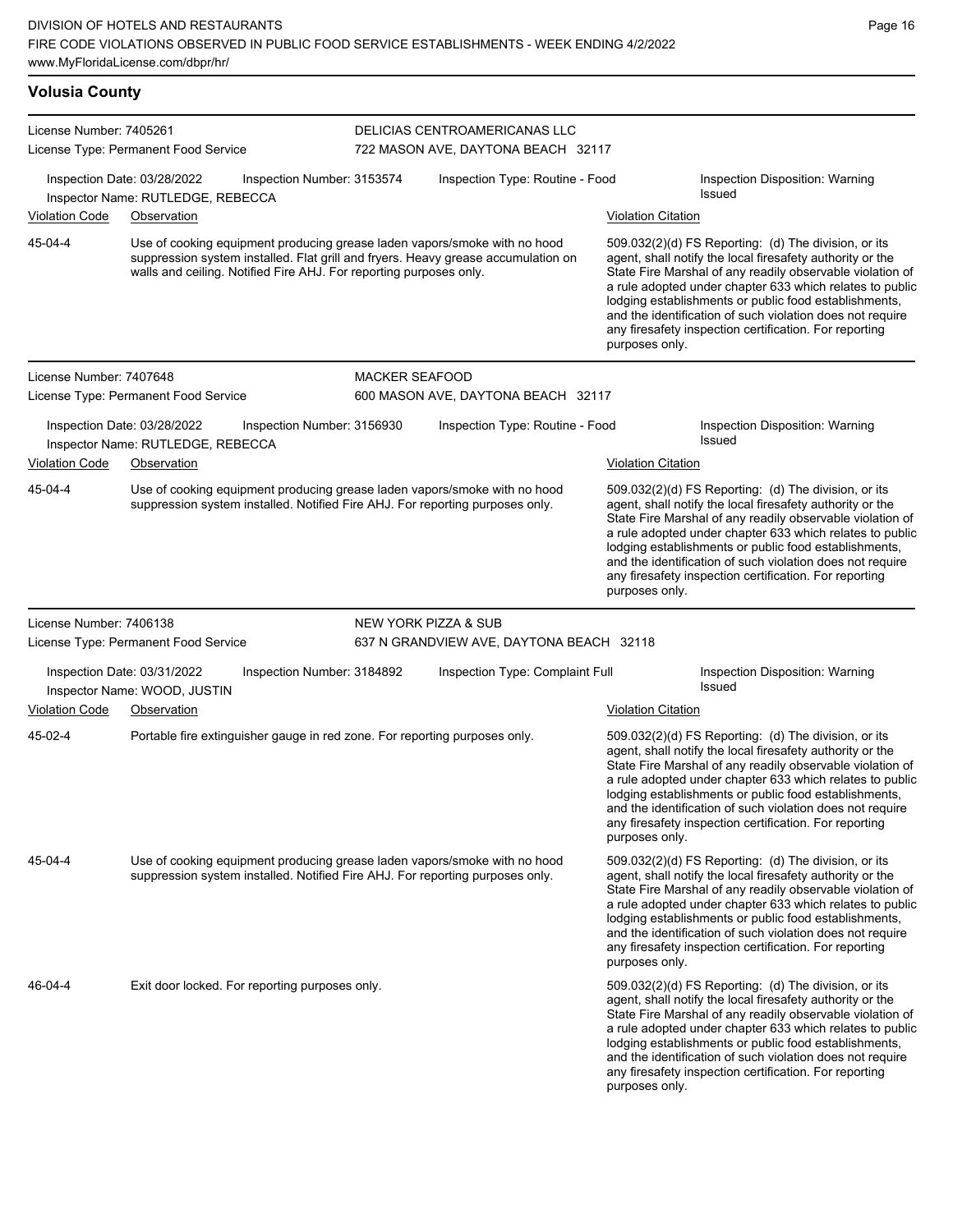**Volusia County**

| License Number: 7407199                                                                                                                                |                                                             |                                                                                                                       | MOE'S SOUTHWEST GRILL #34                                                                                                                 |                                          |                                                                     |                                                                                                                                                                                                                                                                                                                                                                                                                                              |  |  |
|--------------------------------------------------------------------------------------------------------------------------------------------------------|-------------------------------------------------------------|-----------------------------------------------------------------------------------------------------------------------|-------------------------------------------------------------------------------------------------------------------------------------------|------------------------------------------|---------------------------------------------------------------------|----------------------------------------------------------------------------------------------------------------------------------------------------------------------------------------------------------------------------------------------------------------------------------------------------------------------------------------------------------------------------------------------------------------------------------------------|--|--|
| License Type: Permanent Food Service<br>Inspection Number: 3176338<br>Inspection Date: 03/28/2022<br>Inspector Name: COREY, DEREK                      |                                                             |                                                                                                                       | 1812 DUNLAWTON AVE, PORT ORANGE 32127                                                                                                     |                                          |                                                                     |                                                                                                                                                                                                                                                                                                                                                                                                                                              |  |  |
|                                                                                                                                                        |                                                             |                                                                                                                       |                                                                                                                                           | Inspection Type: Routine - Food          |                                                                     | Inspection Disposition: Inspection<br>Completed - No Further Action                                                                                                                                                                                                                                                                                                                                                                          |  |  |
| <b>Violation Code</b><br>Observation                                                                                                                   |                                                             |                                                                                                                       |                                                                                                                                           |                                          | <b>Violation Citation</b>                                           |                                                                                                                                                                                                                                                                                                                                                                                                                                              |  |  |
| 47-03-4                                                                                                                                                |                                                             |                                                                                                                       | Observed electrical wiring in disrepair. For reporting purposes only.<br>-plate cover missing for plug on wall to right of breaker panels |                                          |                                                                     | 509.032(2)(d) FS Reporting: (d) The division, or its<br>agent, shall notify the local firesafety authority or the<br>State Fire Marshal of any readily observable violation of<br>a rule adopted under chapter 633 which relates to public<br>lodging establishments or public food establishments,<br>and the identification of such violation does not require<br>any firesafety inspection certification. For reporting<br>purposes only. |  |  |
| License Number: 7405271                                                                                                                                |                                                             |                                                                                                                       | MCDONALD'S 13781                                                                                                                          |                                          |                                                                     |                                                                                                                                                                                                                                                                                                                                                                                                                                              |  |  |
| License Type: Permanent Food Service                                                                                                                   |                                                             | 1842 SR 44, NEW SMYRNA BEACH 32168                                                                                    |                                                                                                                                           |                                          |                                                                     |                                                                                                                                                                                                                                                                                                                                                                                                                                              |  |  |
| Inspection Date: 03/30/2022<br>Inspection Number: 3112202<br>Inspector Name: COREY, DEREK                                                              |                                                             |                                                                                                                       | Inspection Type: Routine - Food                                                                                                           |                                          | Inspection Disposition: Inspection<br>Completed - No Further Action |                                                                                                                                                                                                                                                                                                                                                                                                                                              |  |  |
| <b>Violation Code</b>                                                                                                                                  | Observation                                                 |                                                                                                                       |                                                                                                                                           |                                          | <b>Violation Citation</b>                                           |                                                                                                                                                                                                                                                                                                                                                                                                                                              |  |  |
| 46-01-4                                                                                                                                                |                                                             | Marked exit/path to marked exit blocked. For reporting purposes only.<br>-piles of cardboard boxes blocking exit path |                                                                                                                                           |                                          | purposes only.                                                      | 509.032(2)(d) FS Reporting: (d) The division, or its<br>agent, shall notify the local firesafety authority or the<br>State Fire Marshal of any readily observable violation of<br>a rule adopted under chapter 633 which relates to public<br>lodging establishments or public food establishments,<br>and the identification of such violation does not require<br>any firesafety inspection certification. For reporting                   |  |  |
| License Number: 7407795                                                                                                                                |                                                             |                                                                                                                       |                                                                                                                                           | <b>CHIPOTLE MEXICAN GRILL 3914</b>       |                                                                     |                                                                                                                                                                                                                                                                                                                                                                                                                                              |  |  |
|                                                                                                                                                        | License Type: Permanent Food Service                        |                                                                                                                       |                                                                                                                                           | 1798 STATE RD 44, NEW SMYRNA BEACH 32168 |                                                                     |                                                                                                                                                                                                                                                                                                                                                                                                                                              |  |  |
|                                                                                                                                                        | Inspection Date: 03/31/2022<br>Inspector Name: COREY, DEREK | Inspection Number: 3176671                                                                                            |                                                                                                                                           | Inspection Type: Routine - Food          |                                                                     | Inspection Disposition: Inspection<br>Completed - No Further Action                                                                                                                                                                                                                                                                                                                                                                          |  |  |
| <b>Violation Code</b>                                                                                                                                  | Observation                                                 |                                                                                                                       |                                                                                                                                           |                                          | <b>Violation Citation</b>                                           |                                                                                                                                                                                                                                                                                                                                                                                                                                              |  |  |
| 46-01-4<br>Marked exit/path to marked exit blocked. For reporting purposes only.<br>-pile of cardboard boxes blocking exit path ** Corrected On-Site** |                                                             |                                                                                                                       |                                                                                                                                           |                                          |                                                                     | 509.032(2)(d) FS Reporting: (d) The division, or its<br>agent, shall notify the local firesafety authority or the<br>State Fire Marshal of any readily observable violation of                                                                                                                                                                                                                                                               |  |  |

a rule adopted under chapter 633 which relates to public lodging establishments or public food establishments, and the identification of such violation does not require any firesafety inspection certification. For reporting